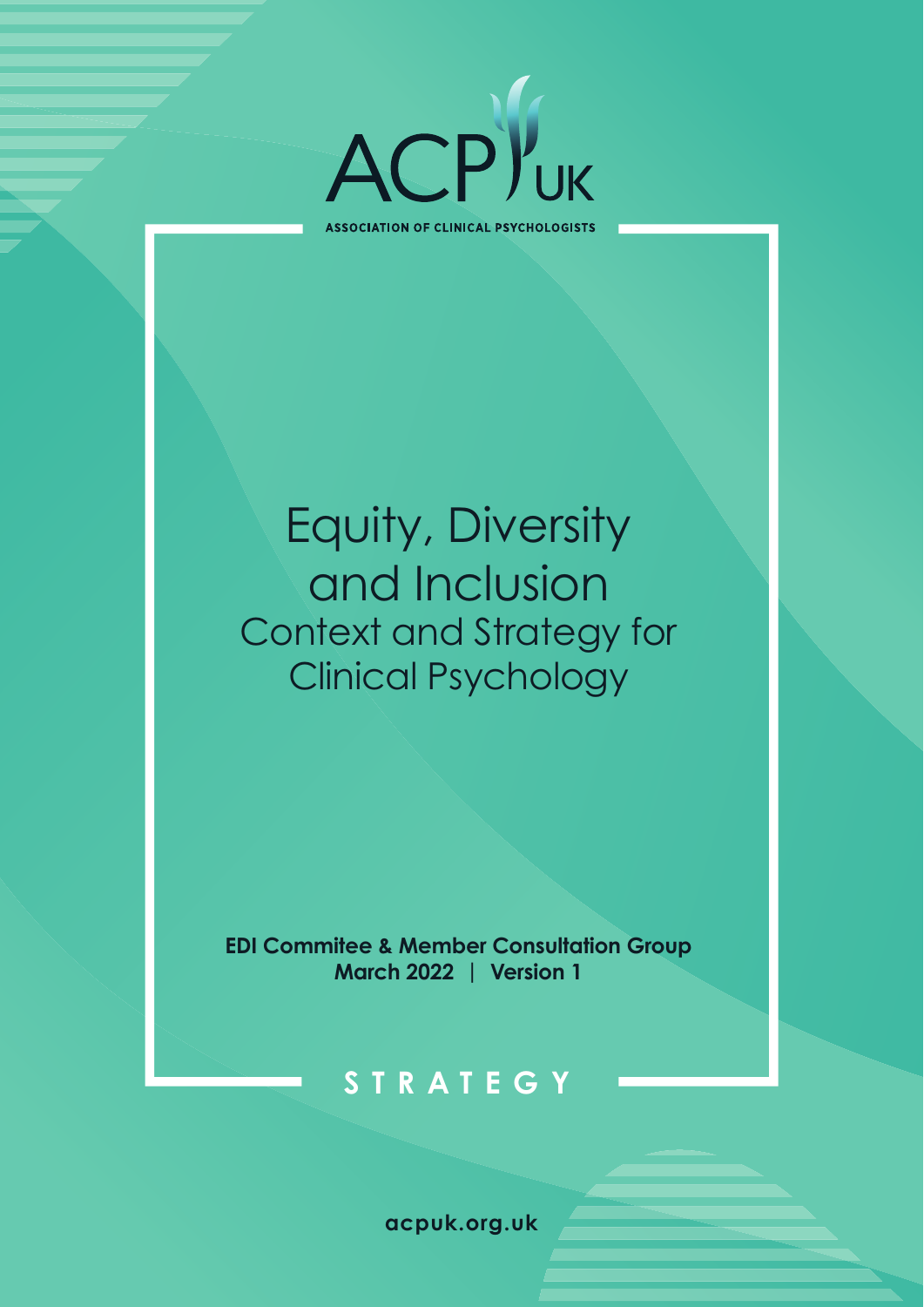

## Table of Contents

| 1.  |                                                                   |                 |
|-----|-------------------------------------------------------------------|-----------------|
| 2.  |                                                                   |                 |
| 3.  |                                                                   |                 |
| 4.  | ACP-UK Organisational Values and Commitments 10                   |                 |
| 5.  | ACP-UK Equity, Diversity and Inclusion: Guiding Principles        | 11              |
| 6.  | ACP-UK Equity, Diversity and Inclusion: Strategic Commitments     | $\overline{11}$ |
| 7.  |                                                                   |                 |
| 8.  |                                                                   |                 |
| 9.  | Origins of Systemic and Institutional Inequality in Psychology 15 |                 |
| 10. |                                                                   |                 |
| 11. |                                                                   |                 |
| 12. |                                                                   |                 |
| 13. |                                                                   |                 |
| 14. |                                                                   |                 |
| 15. |                                                                   | 22              |
| 16. |                                                                   |                 |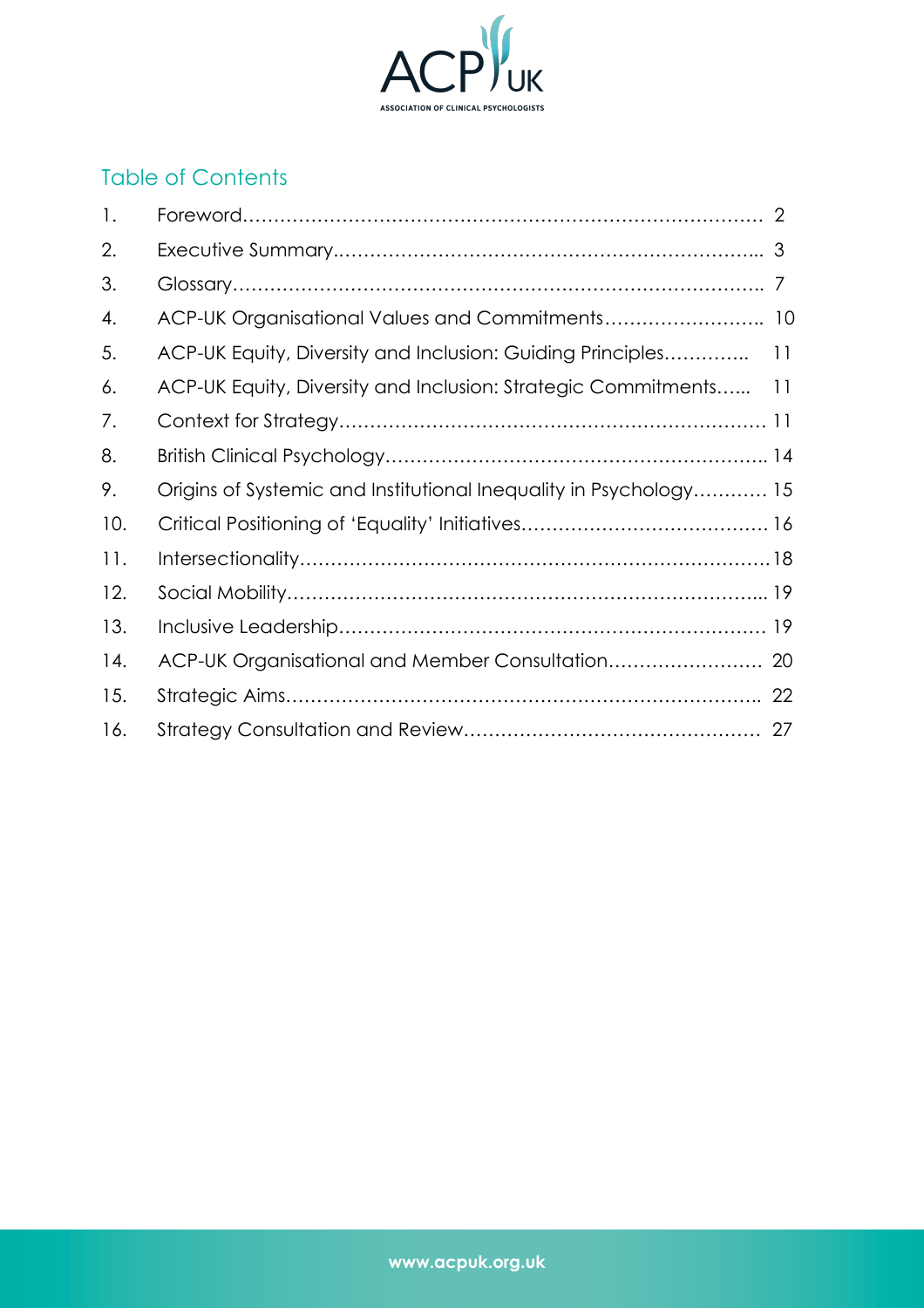

## [Contributing authors](#page-28-1)

[Dr Nargi](#page-28-1)s Islam Dr Masuma Rahim Prof Mike Wang Dr Leila Jameel Dr Che Rosebert Dr Tori Snell Dr James Randall Dr Daniel Ruth Hari Parekh Manveen Kaur Claire Lam Simon Mudie Dr Penelope Cream

## Members' consultative group

Dr. Satbinder Kaur Bhogal Dr Jules Carlisle Ronald Dodzro Dr Kimberley Gin Abigail Maclellan Leanne Ong Dr Meltem Osman Dr Yvonne Waft

Copyright 2022, Association of Clinical Psychologists UK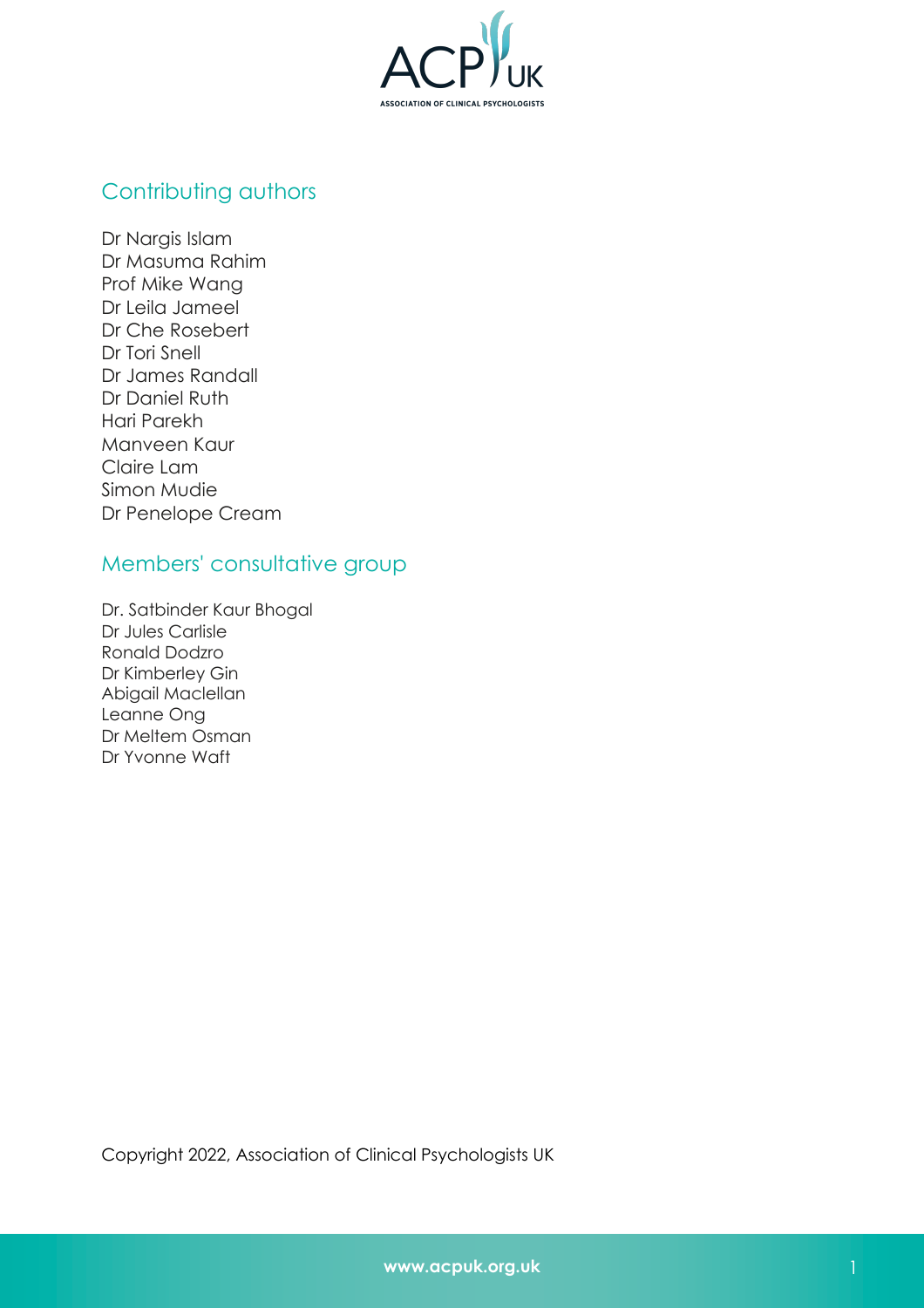

## <span id="page-3-0"></span>1. Foreword

We are delighted to introduce the ACP-UK EDI Strategy which has the unanimous and enthusiastic support of the Board.

ACP-UK was born in July 2017, in the context of rising societal concern about racism and minority discrimination. ACP-UK's EDI Committee was formed in December 2019 with a specific remit to develop an EDI strategy which we always envisaged would be central to our organisation, objectives and priorities. We created an EDI Director post to lead this work and Dr Masuma Rahim was elected in June 2020. Since then we have had to contend with the pandemic which has highlighted gross inequalities of healthcare, mortality and morbidity, specifically as a result of coronavirus infection. The EDI Committee commissioned Dr Nargis Islam to lead the complex process of strategy development, with support from Dr Rahim. The entire membership was consulted on a preliminary draft, which received widespread support and constructive suggestions for improvement: these were acted upon.

The Board is determined that this EDI strategy will be a manifesto for change and the foundation for ACP-UK's future direction and objectives.

We are arateful to Dr Narais Islam and Dr Masuma Rahim as well as the EDI Committee for all their efforts and, at times, challenging work, resulting in such a major milestone in the history of ACP-UK.

**Prof Mike Wang Simon Mudie**

**Chair, ACP-UK Director for Involvement, ACP-UK**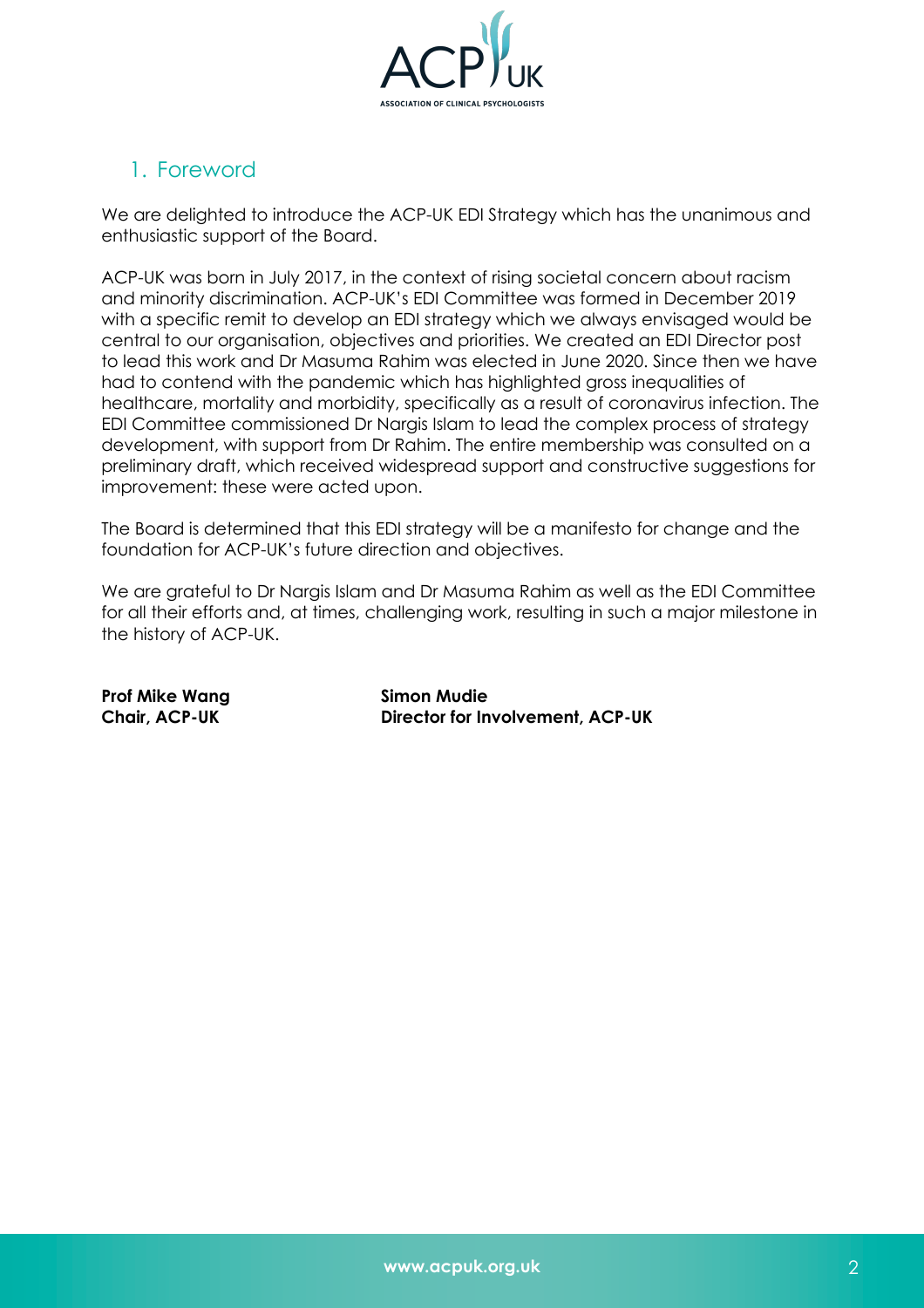

## <span id="page-4-0"></span>2. Executive Summary:

#### i. ACP-UK Strategic Approach

ACP-UK is committed to expanding, developing and promoting equality, diversity and inclusion in all aspects of the organisation's activity. The organisation's commitment is to existing and future members, associates, affiliates, staff and visitors across all ACP-UK activities, and in the wider profession and population. The strategy presents a forwardthinking approach that promotes and advocates for equality and inclusion in all aspects of professional activity for ACP-UK members, the profession of clinical psychology and for the public.

#### ii. ACP-UK Equity, Diversity and Inclusivity Strategy: Guiding Principles



#### iii. ACP-UK Equity, Diversity and Inclusivity Strategy: Strategic Commitments



**Integrity:** to maintain a congruence to equity, diversity, and inclusivity principles and values across and within all ACP-UK activity.

**Influence:** to maximise the influence of the ACP-UK's equity, diversity and inclusivity initiatives across the profession and professional activity.

**Impact:** to provide progressive and impactful guidance and leadership for the profession in equity, diversity, and inclusion work, that has a positive and continuing impact.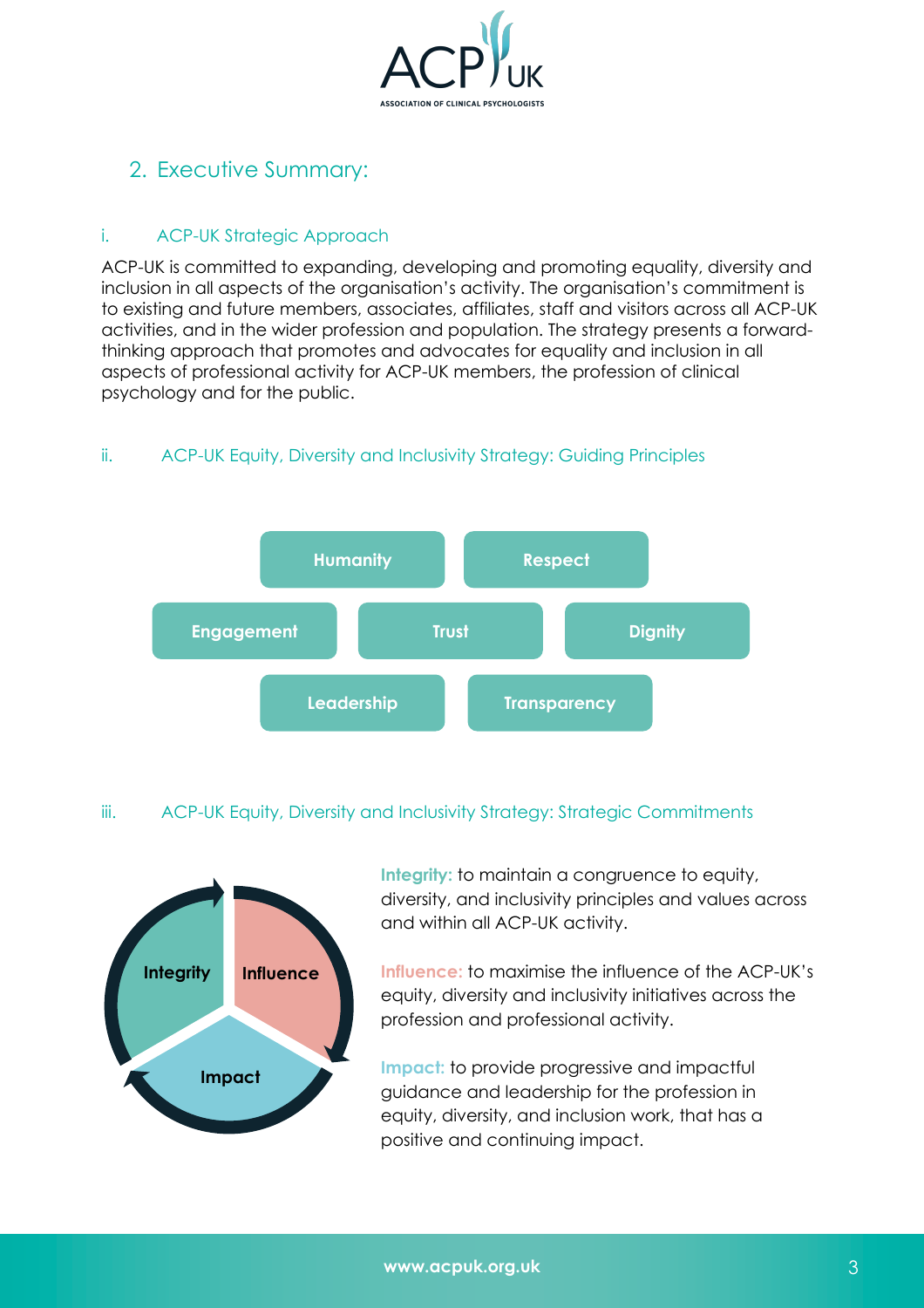

#### iv. Context for Strategy

- ACP-UK recognises that inequality and discrimination remain deeply embedded in all social structures within the UK<sup>1,2</sup>.
- Current workforce and leadership structures are not representative of the diversity in the population, yet evidence highlights that teams and professional groups that are diverse are more effective, adaptive and productive3.
- ACP-UK strategy is conceptually and practically positioned within an intersectional approach to systems of inequality, e.g., sexism, racism, classism and ableism interact with, generate and perpetuate complex patterns of privilege and oppression.
- The strategic aims target key areas of systemic, structural and institutional inequality from this conceptual position.

#### v. British Clinical Psychology

- British clinical psychology continues to recruit and be comprised primarily of members of the socially dominant group.
- The profession has a lack of representational diversity in cohorts, programme staff and senior leadership4 on training courses and in services, with an overrepresentation of white, able-bodied, heteronormative people in key leadership and decision-making processes within the profession<sup>5</sup>.
- The profession of clinical psychology continues to face challenges with barriers for people from marginalised groups to be selected on training<sup>6</sup>, and in the progression to senior leadership and executive posts<sup>789</sup>.
- ACP-UK strategy provides a set of strategic aims that recognises and addresses these challenges.

#### vi. Origins of Institutional Inequality in Psychology

- Understanding the historical context of the 'psy-professions' (psychology and psychiatry) is important when considering their contributions to current inequalities.
- There exists an interconnection between the emergence of imperialism and colonisation, slavery, capitalism, the influence of the eugenics movement and the development of the psy-professions as scientific disciplines. These factors resulted in unethical and harmful practices in mental health that focused the control of 'difference' on non-European and marginalised groups10.

<sup>&</sup>lt;sup>1</sup> Salter, P. S., Adams, G., & Perez, M. J. (2018). Racism in the Structure of Everyday Worlds: A Cultural-Psychological Perspective. Current Directions in<br>Psychological Science, 27(3), 150–155. https://doi.org/10.1177/09

<sup>2</sup> Phillips, C. (2011) Institutional racism and ethnic inequalities: an expanded multilevel framework. *Journal of Social Policy*, 40 (01). pp. 173-192. <sup>3</sup> *Ibid (PHE 2020), pg 8*

<sup>4</sup> Scior, K., Wang, M., Roth, A., & Alcock, K. (2016). Underrepresentation in the profession: What's been done and what are the priorities going forward? Commentary on Celia Grace Smith's Ethics Column. Clinical Psychology Forum, 280, 12-13<br>5 Patel, N. 2021. Dismantling the scaffolding of institutional racism and institutionalising anti-racism. Journal of Family

*Therapy.* https://doi.org/10.1111/1467-6427.12367 <sup>6</sup> Clearing House, 2019 & 2020

<sup>7</sup> Adetimole, F., Afuape, T., & Vara, R. (2005). The impact of racism on the experience of training on a clinical psychology course: Reflections from

three Black trainees. Clinical Psychology Forum (Vol. 48, pp. 11- 15)<br>8 Wood, N., & Patel, N. (2017). On addressing 'Whiteness' during clinical psychology training. South African Journal of Psychology, 47(3), 280– 291. https://doi.org/10.1177/0081246317722099

<sup>9</sup> Spence, N. (2012) Cultural competence: Social class – the forgotten component. *Clinical Psychology Forum 230*, 36-39.

<sup>10</sup> Joseph, A. (2015). The necessity of an attention to Eurocentrism and colonial technologies: an addition to critical mental health literature, *Disability & Society,* 30:7, 1021-1041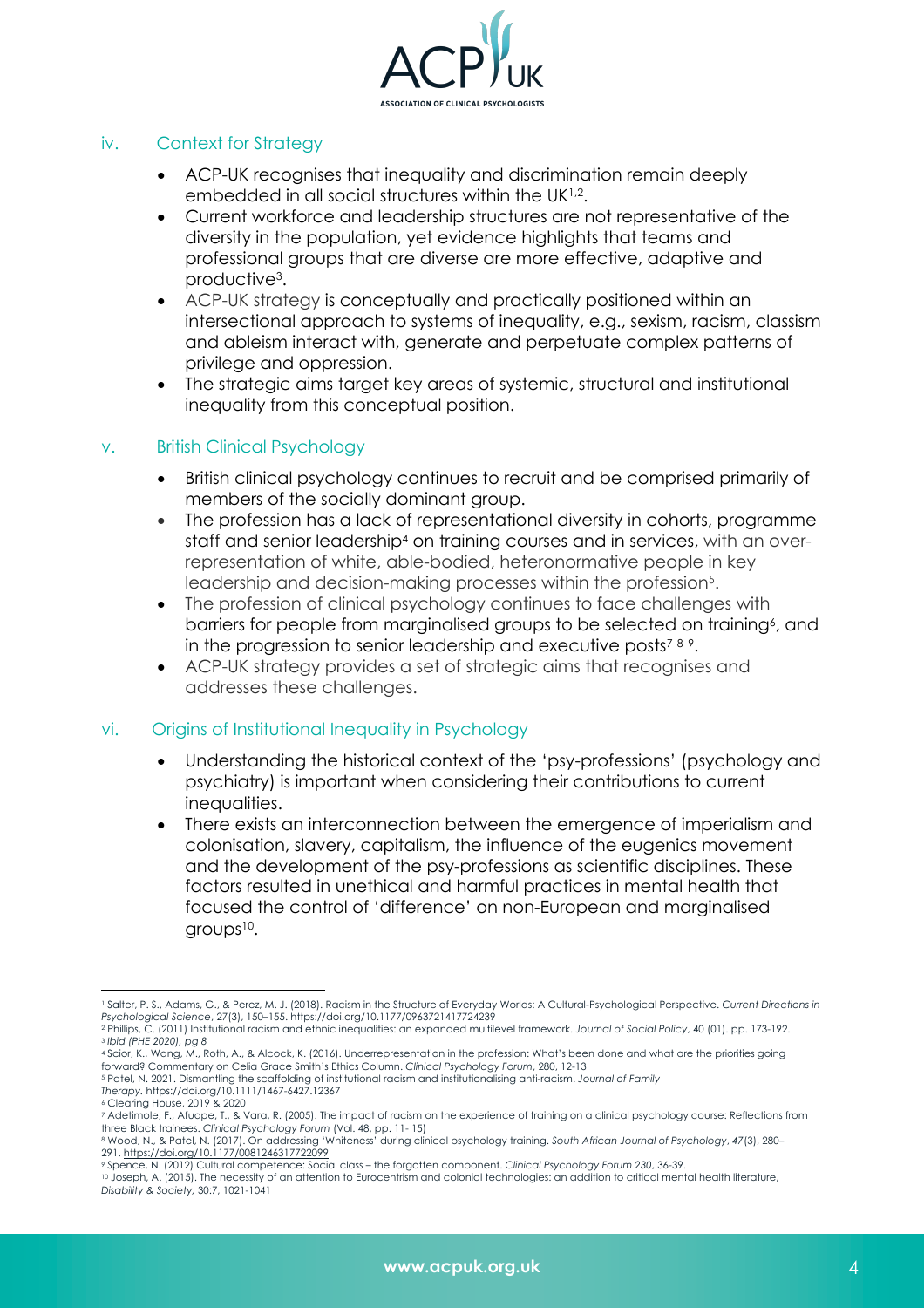

• ACP-UK recognises the need to acknowledge the historical foundations, the influence, and the damage that this history has had to the present day.

#### vii. Critical Positioning of 'Equality' Initiatives: Language and Power

- This strategy recognises that language is powerful and is constantly evolving, particularly in relation to describing social categories such as race and ethnicity and gender and class. Meanings can change depending on how words are used, and who is using them over the course of time.
- Descriptors and terminology developed to describe certain experiences of marginalisation can be used to maintain the social dominance and status quo of dominant groups, so careful consideration is required.
- Power and privilege are integral to maintaining inequality, including how language and terminology have developed over time.
- ACP-UK recognises that within and across its activity the dynamics of power and privilege exist within all social experiences, including within the organisation, the profession and in wider society.

#### viii. Intersectionality

- The ACP-UK strategy adopts an intersectional approach to addressing inequality, diversity and inclusion in its activity.
- An intersectional approach recognises that human beings are shaped by the interaction and intersections of different social locations (e.g., 'race'/ethnicity, Indigeneity, gender, class, sexuality, geography, age, disability/ability, migration status, religion).
- Intersectionality recognises that within social institutions and experiences, those from marginalised social groups are discriminated against because their experiences are not represented and therefore are rendered invisible.
- ACP-UK outlines in this strategy the importance of understanding how structures intersect to marginalise and obscure the experiences of certain groups.

#### ix. Social Mobility

- ACP-UK recognises that equality and inclusion are fundamentally linked to social mobility.
- In the profession, inclusive education, inclusive recruitment into employment, stretch development opportunities and career progression structures all provide the means for social mobility and therefore social influence for marginalised groups<sup>11</sup>.
- This strategy outlines a commitment to recognising, dismantling and redressing the institutional barriers embedded in the organisation, the profession and in social institutions such as education, employment and policy.

<sup>11</sup> Gazeley, L., (2019) *Unpacking 'disadvantage' and 'potential' in the context of fair access policies in England. Educational Review*, 71 (6). pp. 673-690. ISSN 0013-1911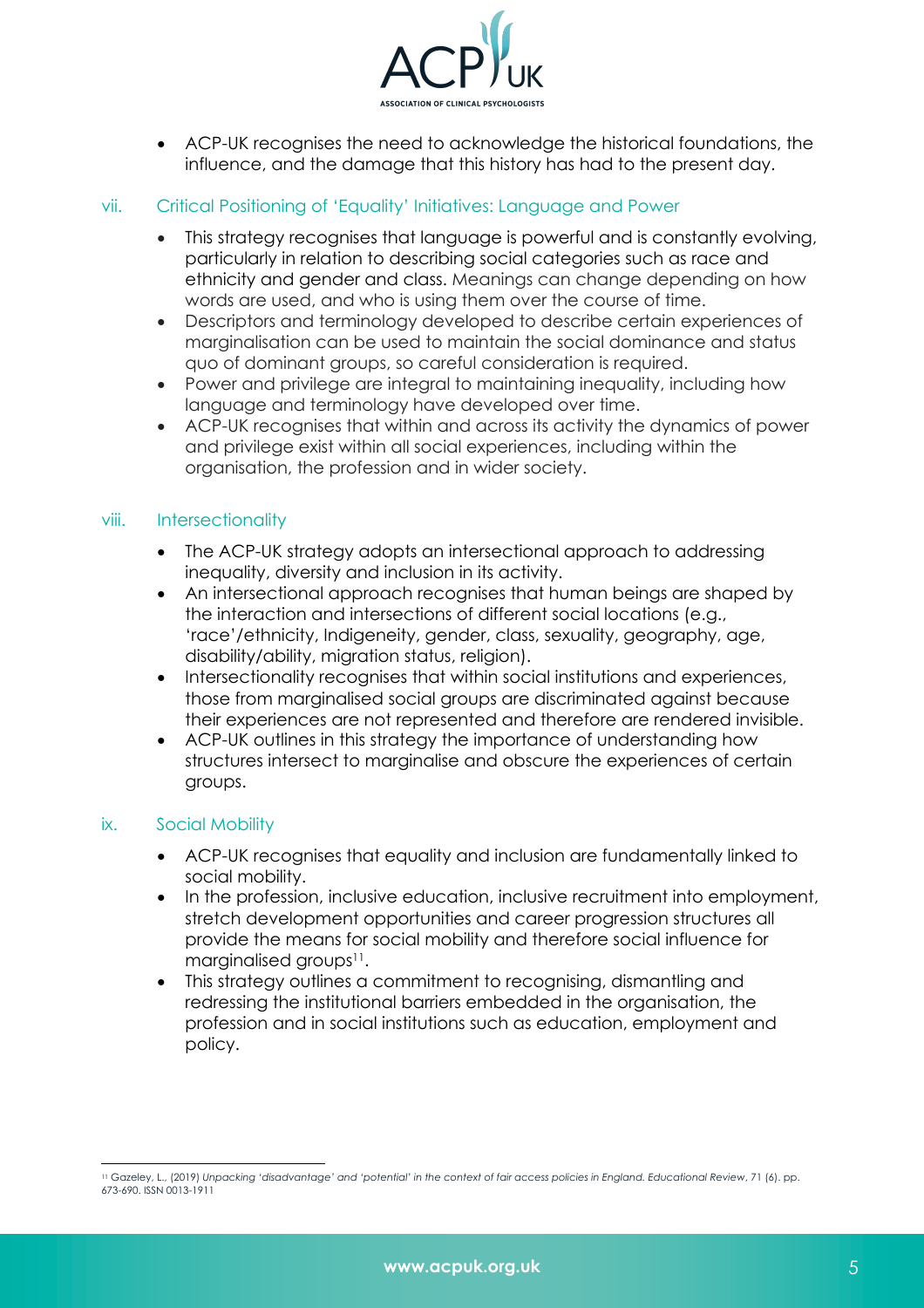

#### x. Inclusive Leadership

- Clinical psychologists from marginalised groups (e.g., ethnically minoritised, female, people with a disability) are under-represented in leadership, and over-represented in lower levels of organisational hierarchies.
- People from marginalised groups continue to experience covert and overt discrimination in career and leadership progression opportunities12.
- Teams are more inclusive when they have effective processes that include a clear vision and values of equality, and leadership that represents the diversity within the population and which is actively committed to supporting a representative workforce and leadership group.
- Through this strategy, ACP-UK articulates its commitment to creating and embedding a culture of inclusion within senior and executive management as well as throughout the organisation<sup>13</sup>.
- xi. ACP-UK Organisational and Member Consultation the member consultation identified areas that require specific attention over the next 3-5 years:
	- A more representative workforce
	- EDI issues embedded in clinical training
	- Sustainable funding for EDI-focused research
	- Guidance for training courses to implement the above
	- Increased leadership opportunities for minorities
	- Review of the clinical psychology training application form and process

#### xii. Strategic Aims

- *Strategic Aim 1: Philosophy, approach, and engagement*
- *Strategic Aim 2: Developing and establishing inclusive culture*
- *Strategic Aim 3: Evidence, education and training*
- *Strategic Aim 4: Supporting the profession and professionals*
- *Strategic Aim 5: Evaluation and revision*

<sup>12</sup> Yardley, E. (2020). How minority identity can influence performance through well-being. In *Free to Soar: Race and Well-being in Organisations*, Oxford: Pearn Kandola Publishing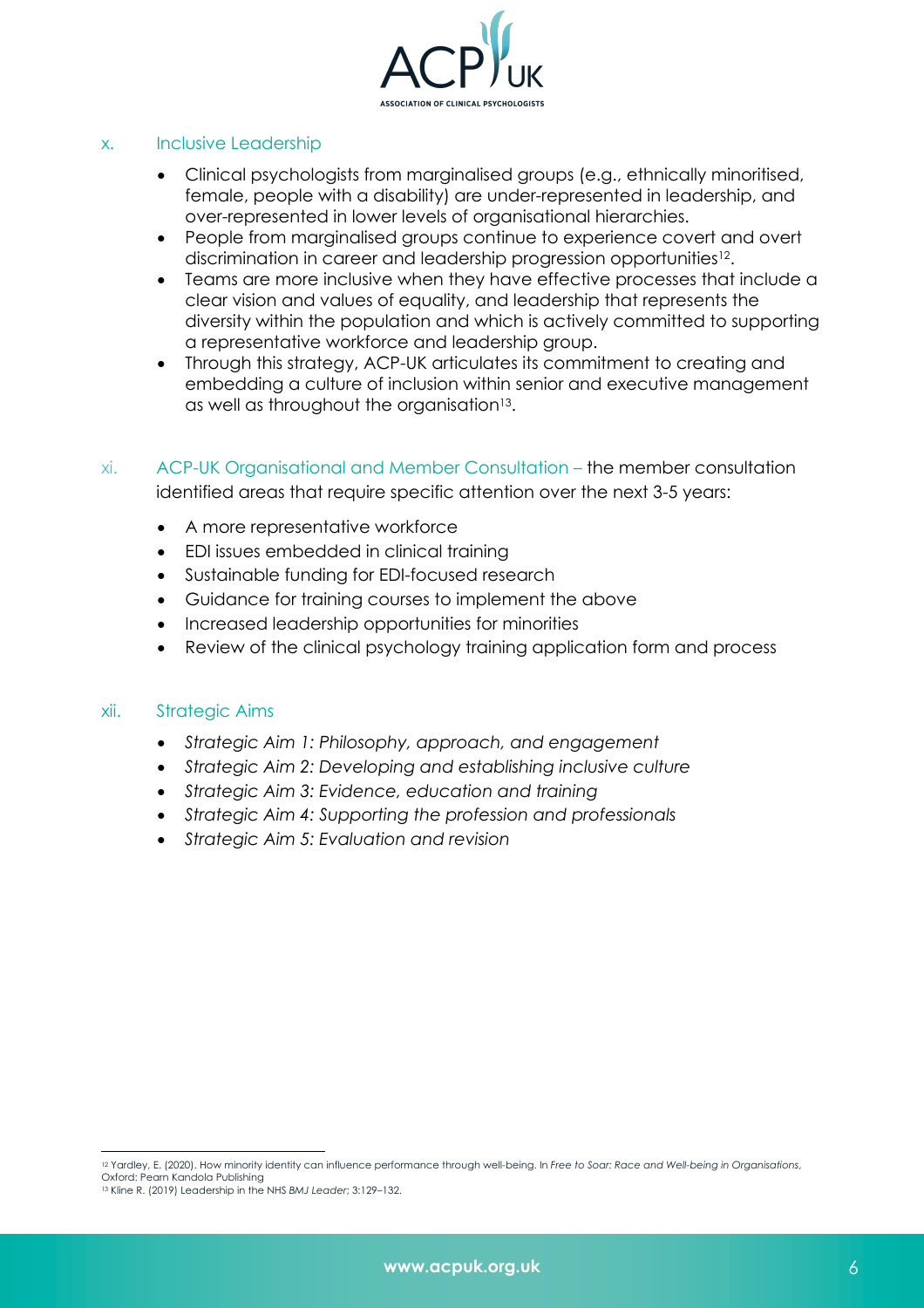

## <span id="page-8-0"></span>3. Glossary

**Ableism:** the discrimination and oppression of disabled people from a societal belief that being abled is "normal" and is preferred.

**Class:** a group of people within a society who possess the same socioeconomic status.

**Classism:** the systematic oppression of subordinated class groups to advantage and strengthen the dominant class groups. Classism is maintained by a system of beliefs and cultural attitudes that ranks people according to economic status, family lineage, job status, level of education, and other divisions.

**Culture**: 'the beliefs, customs, arts… of a particular society, group, place, or time'14. Culture is a dynamic and complex social phenomenon, dependent on context and applies to all human experience.

**Disability:** any condition that makes it more difficult for a person to do certain activities or effectively interact with the world around them (socially or materially). These conditions, or impairments, may be cognitive, developmental, intellectual, mental, physical, sensory, or a combination of multiple factors.

**Diversity:** the recognition of the benefits of different values, abilities and perspectives, and celebrating people's differences. This means promoting an environment that welcomes and values diverse backgrounds, thinking, skills and experience.

**Epistemic**: of or relating to knowledge, knowing or the study of knowledge, and/or the conditions for acquiring it. From 'epistemology' which is the theory of knowledge, especially about its methods, validity, and scope, and the distinction between justified belief and opinion.

**Ethnic/Ethnicity:** associated with or belonging to a particular race or group of people often defined as those who have a culture that is different from the main culture of a country15. It is a poorly defined but complex social phenomena that influences personal identity and group social relations and becomes a reductionist term for the nuance of different cultures across the global population.

**Ethnocentrism:** the overvaluing of one's own culture in relation to other cultures<sup>16</sup>

**Equality:** making sure that everyone is treated fairly and with dignity and respect. Equality means challenging discrimination and removing barriers, so that everyone has opportunities to achieve their desired outcomes.

**Equity:** where each individual or group of people is given the same resources or opportunities. Equity recognizes that each person has different circumstances and allocates the exact resources and opportunities needed to reach an equal outcome.

<sup>14</sup> *Merriam-Webster Dictionary* <sup>15</sup> *Merriam-Webster Dictionary*

<sup>16</sup> Schouler-Ocak et al. (2021), see note 25.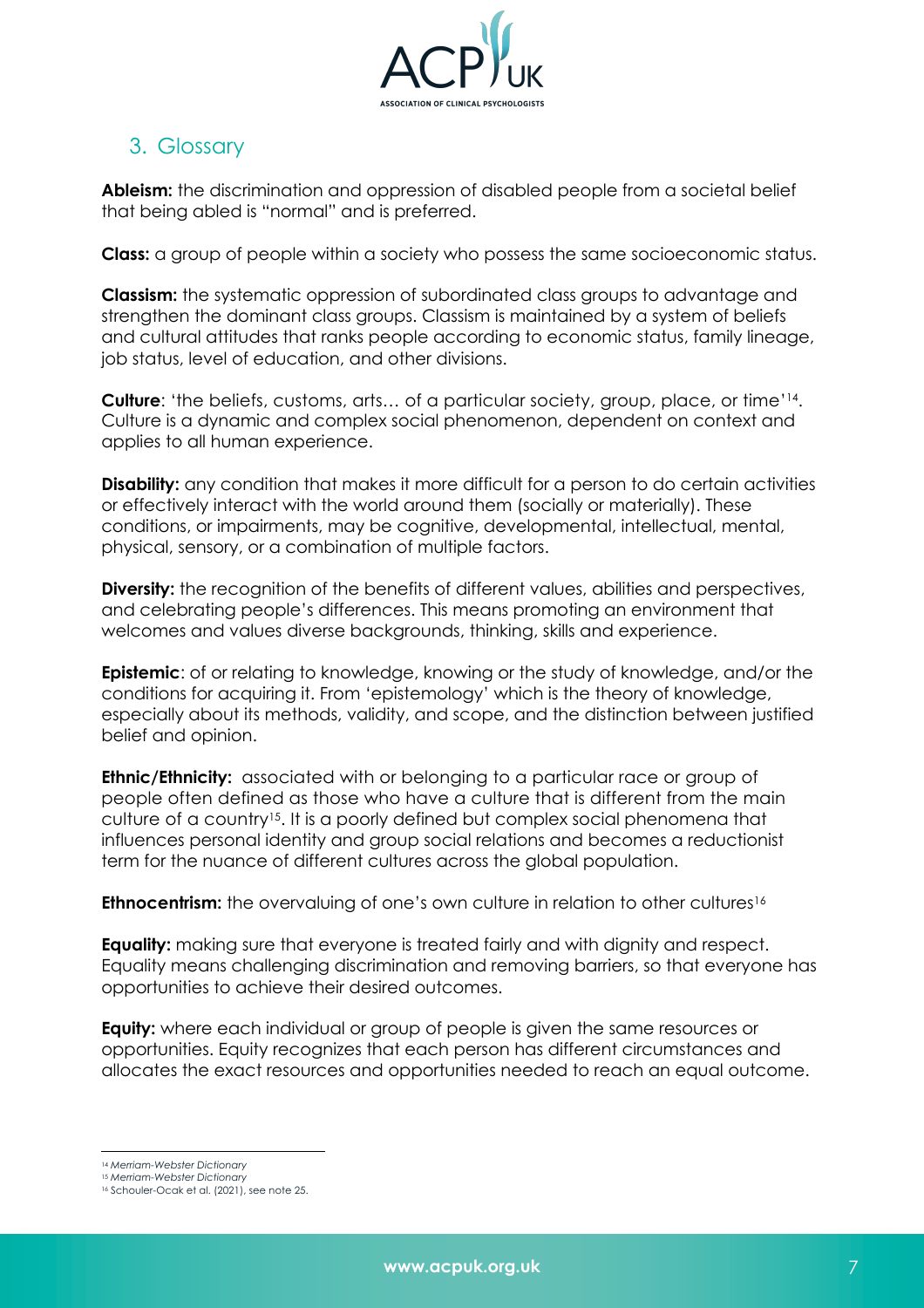

**Gender:** often expressed in terms of masculinity and femininity, gender is largely culturally determined and is assumed from the sex assigned at birth.

**Gender diverse:** a descriptor for identities that are not "male" or "female" and is intended as an overarching term under which individuals within the population remain free to choose their own identifier<sup>17</sup>.

**Gender identity:** a person's innate sense of their own gender, whether male, female, or non-binary, which may or may not correspond to the sex assigned at birth.

**Heteronormative:** denoting or relating to a world view that promotes heterosexuality as the normal or preferred sexual orientation.

**Inclusion**: the provision of a space where everyone has equal access to opportunities and resources, and where everyone feels valued and accepted. Everyone should be able to contribute and have a voice. This may mean making reasonable adjustments to facilitate participation.

**Intersectionality:** the interconnected nature of social categorisations such as race, class and gender, regarded as creating overlapping and interdependent systems of discrimination or disadvantage. Intersectionality is the acknowledgement that everyone has their own unique experiences of discrimination and oppression and therefore requires an understanding of structural context.

**LGBTQ+:** an acronym used to represent a range of sexualities and gender-identities, including lesbian, gay, bi, trans and queer.

**Non-binary:** an umbrella term for people whose gender identity does not sit comfortably with "man" or "woman". Non-binary identities are varied and can include people who identify with some aspects of binary identities, while others reject them entirely.

**Power:** a complex process, defined as the ability to set standards, create norms and values that are deemed legitimate and desirable<sup>18</sup>, and is the capacity or ability to direct or influence the behaviour of others or the course of events<sup>19</sup>.

**Privilege:** defined as the societal benefits and the implicit and systemic advantages awarded to the dominant group, "white" people<sup>20</sup>, with an emphasis on unexamined, implicit and hidden benefits that such positions hold.

**Racism**: "a distinctive doctrine cause or theory" or an "oppressive and discriminatory attitude or belief"21.

<sup>&</sup>lt;sup>17</sup> Thorne, N., Yip, A. K., Bouman, W. P., Marshall, E., & Arcelus, J. (2019). The terminology of identities between, outside and beyond the gender binary - a systematic review. *The International Journal of Transgenderism*, *20*(2-3), 138–154. https://doi.org/10.1080/15532739.2019.1640654, pg 155 <sup>18</sup> van Ham, Peter. (2010). Social Power in International Politics. 1-257. Routledge 104324/9780203857847.

<sup>19</sup> *Oxford English Dictionary*

<sup>20</sup> Neville, H., Worthington, R., Spanierman, L. (2001). Race, Power, and Multicultural Counseling Psychology: Understanding White Privilege and Color Blind Racial Attitudes. In Ponterotto, J., Casas, M, Suzuki, L, and Alexander, C. (Eds) *Handbook of Multicultural Counseling*, Thousand Oaks, CA: SAGE.

<sup>21</sup> *Merriam-Webster Dictionary*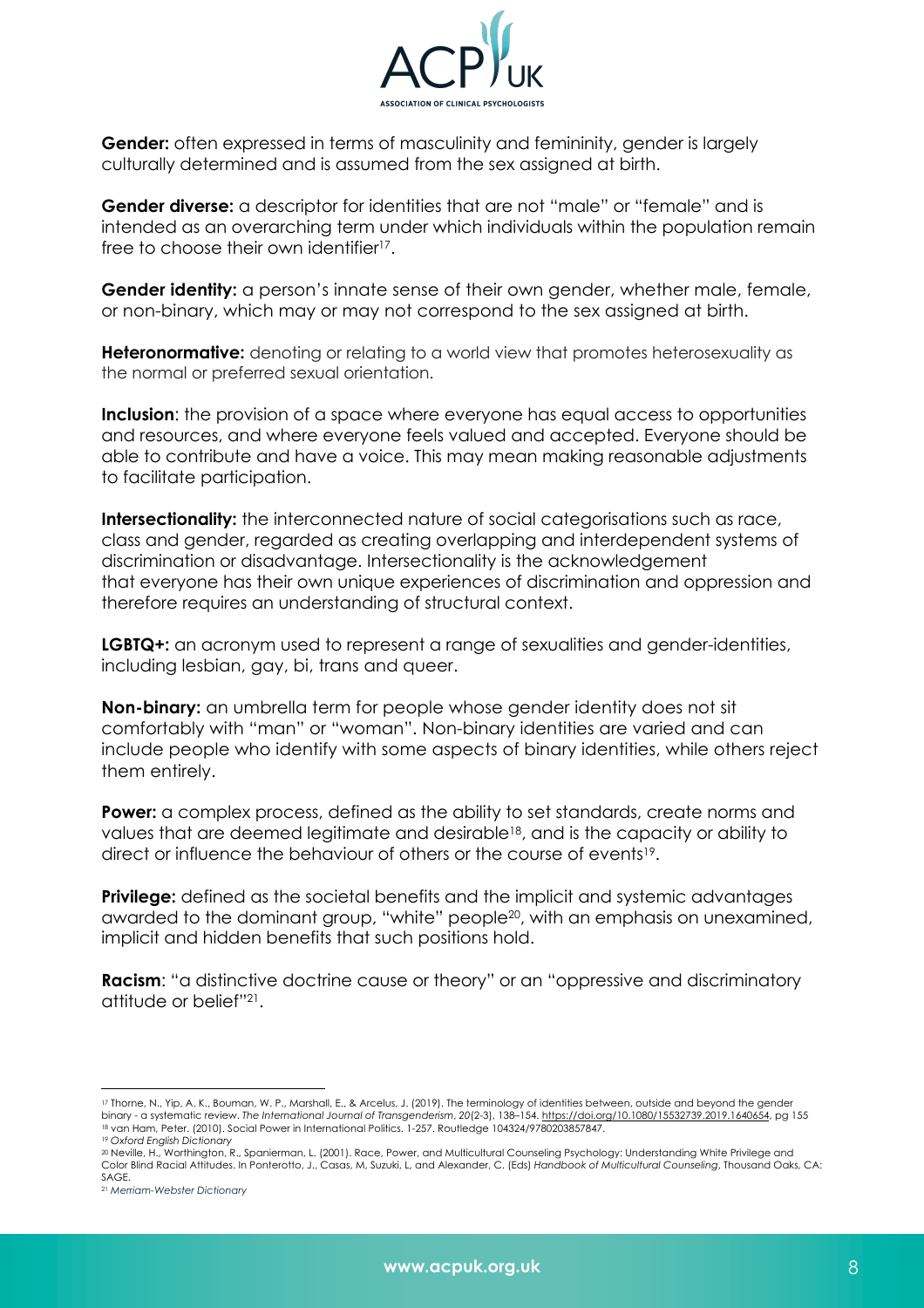

**Social construct:** an idea or notion that appears to be natural and obvious to people who accept it but may or may not represent reality, so it remains largely an invention or artifice of a given society.

**Social mobility:** the movement of individuals, families, households or other categories of people within or between social strata in a society and is integral to an equal society.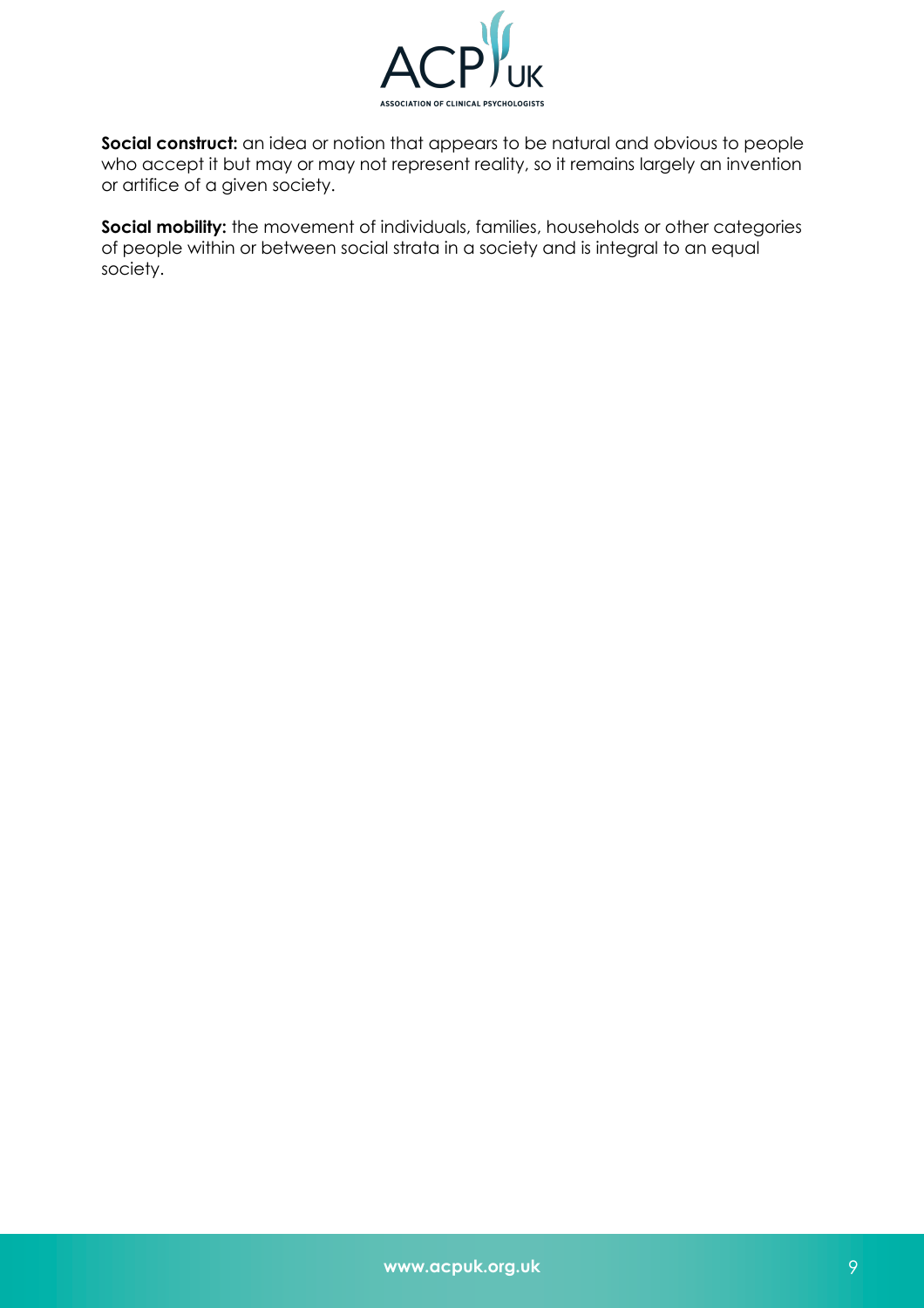

## <span id="page-11-0"></span>4. ACP-UK Organisational Values and Commitments

- 4.1 As a professional membership organisation, ACP-UK is committed to expanding, developing, and promoting equity, diversity and inclusion in all aspects of the organisation's activity. The organisation's EDI commitment is to existing and future members, associates, affiliates, staff and visitors across all ACP-UK activities, and in the wider profession and population.
- 4.2 The aims of the organisation were to develop a strategy that is forward thinking and promotes and advocates for equity and inclusion in all aspects of professional activity for ACP-UK members, the profession of clinical psychology, and for the public that they serve, with particular emphasis on:
	- Establishing and sending a clear message of the centrality of equity, diversity and inclusion processes across all streams of ACP-UK activity.
	- Actively advocating for, and supporting, equality of access, experience and outcomes for all members and through clinical psychology activity, for the populations they serve, individuals, families, communities, organisations and institutions.
	- Establishing an understanding of where, when and how issues in fairness and equality arise and drive forward tangible action and change in a timely way.
	- Strengthening and developing effective equity, diversity and inclusion activity and partnerships across stakeholder groups.
	- Enhancing transparency and accountability in the implementation of the strategy.
- 4.3 The EDI Strategy has been developed based on the ACP-UK values of being **Bold, Ethical and Member-led** and a pledge to:
	- Act resolutely, offering leadership to clinical psychologists and speaking out on behalf of our members
	- Act with integrity for the benefit of our clients and communities, promoting clinical psychology and standing up to prevent its misuse
	- Be accountable to our members, responsive and transparent in our communications, and guided by their concerns
	- Provide a national *psychological voice* and promote not only the discipline but also *the profession* of clinical psychology.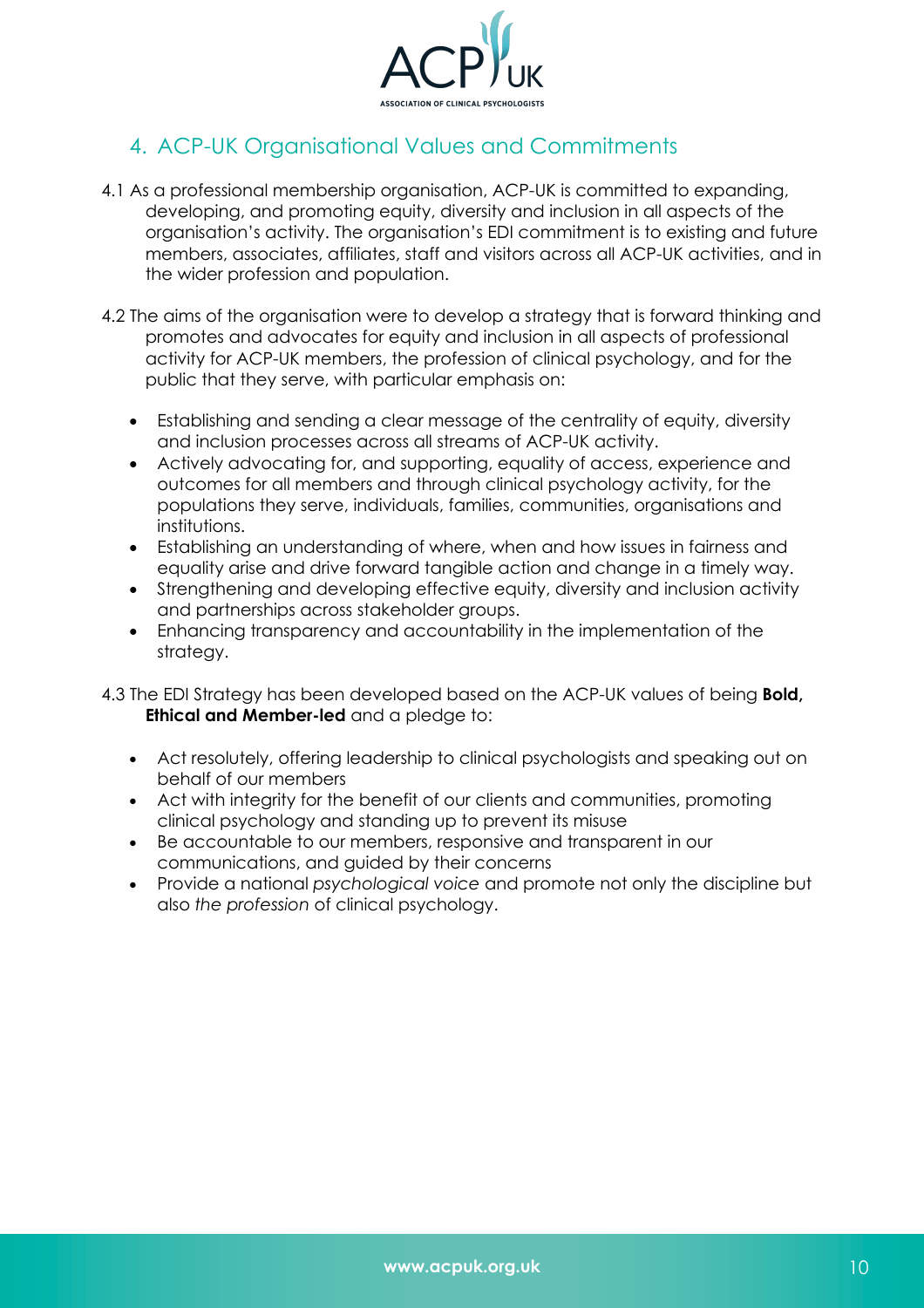

## <span id="page-12-0"></span>5. ACP-UK Equity, Diversity and Inclusion: Guiding Principles



## 6. ACP-UK Equity, Diversity and Inclusion: Strategic Commitments



**Integrity:** to maintain a congruence to equity, diversity, and inclusivity principles and values across and within all ACP-UK activity.

**Influence:** to maximise the influence of the ACP-UK's equity, diversity and inclusivity initiatives across the profession and professional activity.

**Impact:** to provide progressive and impactful guidance and leadership for the profession in equity, diversity and inclusion work, that has a positive and continuing impact.

## 7. Context for Strategy

7.1 The moral obligation to build fair and inclusive professions, organisations and healthcare services is clear. Regardless of identity, background or circumstance, it is a basic human right that all people in society have opportunities to thrive, develop skills and live their lives in structures and systems which are safe, supportive and inclusive. This includes the right to live and work without fear of marginalisation, discrimination and/or harassment, to have their worth recognised, to be justly rewarded and recognised for their work, and lead meaningful lives. This position and approach underpin and guide the *ACP-UK Equity, Diversity and Inclusion - Context and Strategy for Clinical Psychology*.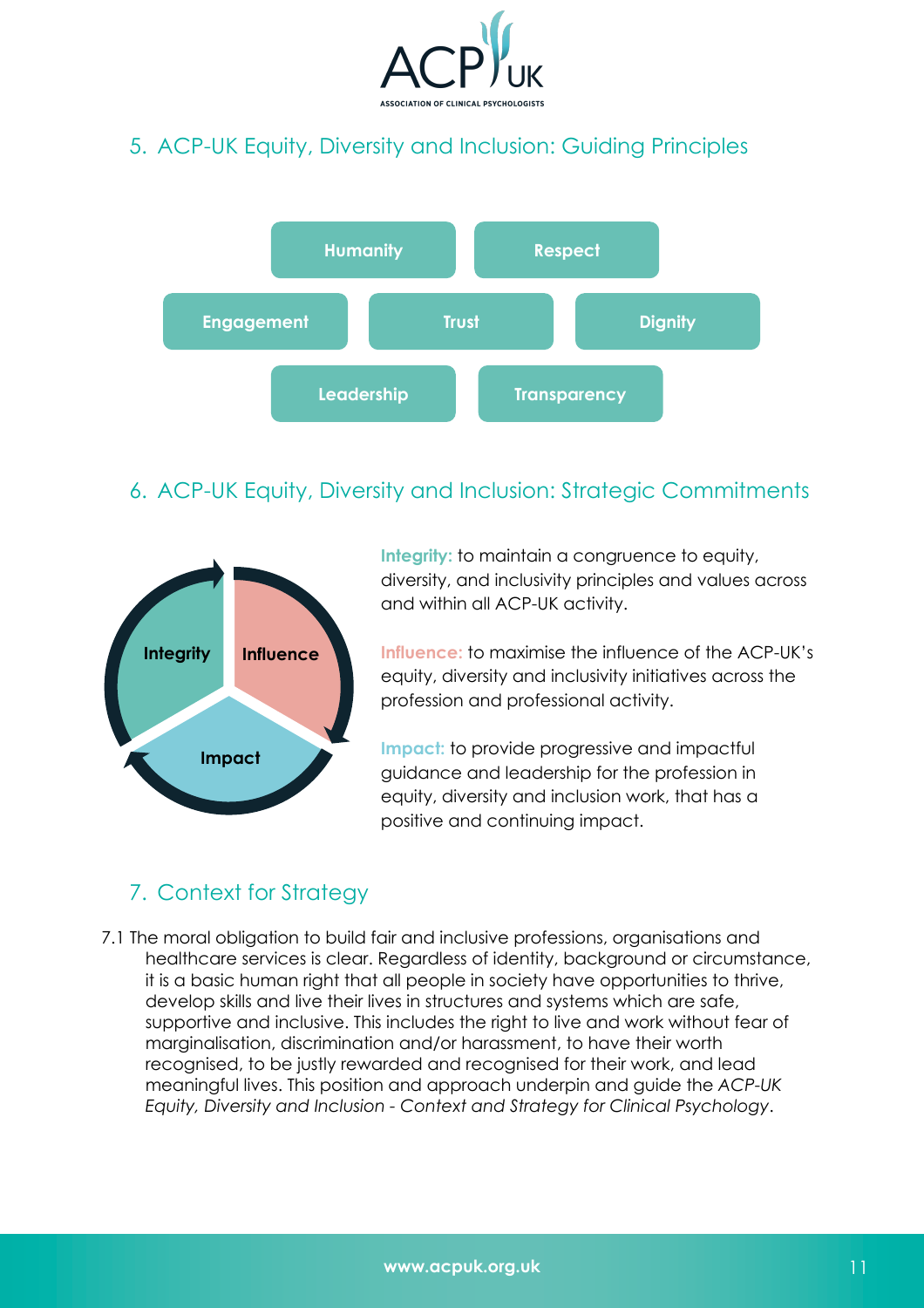

- 7.2 ACP-UK recognises that discrimination and racism remain deeply embedded in all social structures within the UK, despite longstanding policies and priorities to tackle, social, structural and institutional inequality in education, housing, the criminal justice system, and healthcare<sup>22,23</sup>. The effects of social inequality in these institutions are well documented, shaping all aspects of social experience<sup>24</sup>. These include discrimination on the basis of gender, class, disability and those from ethnically marginalised groups.
- 7.3 Current geo-political events, George Floyd's murder, the Black Lives Matter movement and the global pandemic have highlighted how structural inequality and discrimination continue to have a negative impact on marginalised social groups25. Austerity policies, the "hostile environment" immigration policies and the Brexit vote have further contributed to the significant rise in racism, prejudice, discrimination and xenophobia26. Britain has been shown to be institutionally discriminatory, with the recent and controversial Commission on Race and Ethnic Disparities Report (2021) suggesting that social and institutional systems are "no longer rigged against ethnic minorities". ACP-UK published a statement in response to the report outlining its failure "to build a coherent and frank picture of the continuing scale and impact of racial disparities in the UK, and the ways in which structural and systemic factors perpetuate these disparities"<sup>27</sup>.
- 7.4 Structural discrimination towards socially marginalised groups (which encompass race/ethnicity, disability, gender and socio-economic status) exists in individually held prejudices and biases, as well as in the structure of laws and policies that embed these attitudes in the UK's economic, social and cultural norms<sup>28</sup>. As a society and profession, the moral responsibility for equality resides alongside the necessity for the collaboration and the cognitive diversity that defines functional, adaptive and effective systems29.
- 7.5 Addressing health and mental health inequalities is not a new focus<sup>30</sup>. However, the COVID-19 pandemic and its social and economic impacts has highlighted the disproportionate impact on the most disadvantaged in society. Specific socially vulnerable groups included ethnically minoritised communities, those from socially and economically deprived groups, older adults, women, children and those in a range of caring occupations 31 32,33.

<sup>26</sup> *European Commission against Racism and Intolerance Report*, 2016.

<sup>22</sup> Salter, P. S., Adams, G., & Perez, M. J. (2018). Racism in the Structure of Everyday Worlds: A Cultural-Psychological Perspective. *Current Directions in Psychological Science*, 27(3), 150–155. https://doi.org/10.1177/0963721417724239

<sup>23</sup> Phillips, C. (2011) Institutional racism and ethnic inequalities: an expanded multilevel framework. *Journal of Social Policy*, 40 (01). pp. 173-192. <sup>24</sup> Michael Marmot, Jessica Allen, Tammy Boyce, Peter Goldblatt, Joana Morrison (2020) *Health equity in England: The Marmot Review 10 years On*. London: Institute of Health Equity

<sup>25</sup> Michael Marmot, Jessica Allen, Tammy Boyce, Peter Goldblatt, Joana Morrison (2020) Health equity in England: The Marmot Review 10 years on.<br>London: Institute of Health Equity

<sup>27</sup> Rahim, M & Jameel, L. (2021). *ACP-UK Rapid Response to Commission on Race and Ethnic Disparities Report*, ACP-UK,

https://acpuk.org.uk/rapid\_response\_race\_ethnic\_disparities\_report/, accessed Dec 2021)

<sup>28</sup> Bailey, Z.D., Feldman J.M., Bassett M.T. (2020) How Structural Racism Works - Racist Policies as a Root Cause of U.S. Racial Health Inequities. *N. Engl. J. Med*. 2020 Dec 16

<sup>29</sup> *Ibid (PHE 2020), pg 8*

<sup>30</sup> *Five Year Forward View for Mental Health and the NHS Long Term Plan*

<sup>31</sup> http://www.instituteofhealthequity.org/resources-reports/ethnicity-and-mortality-from-covid-19/ethnicity-and-mortality-from-covid-19-

comment.pdf, accessed Dec 20th 2020

<sup>32</sup> Marmot, M., Allen,J., Goldblatt, P., Herd, E., & Morrison, J. (2020). *Build Back Fairer: The COVID-19 Marmot Review. The Pandemic, Socioeconomic and Health Inequalities in England*. London: Institute of Health Equity <sup>33</sup> Public Health England (2020), *Beyond the data: Understanding the impact of COID-19 on BAME groups*.

https://assets.publishing.service.gov.uk/government/uploads/system/uploads/attachment\_data/file/892376/COVID\_stakeholder\_engagement\_syn thesis\_beyond\_the\_data.pdf. Accessed Sept 2021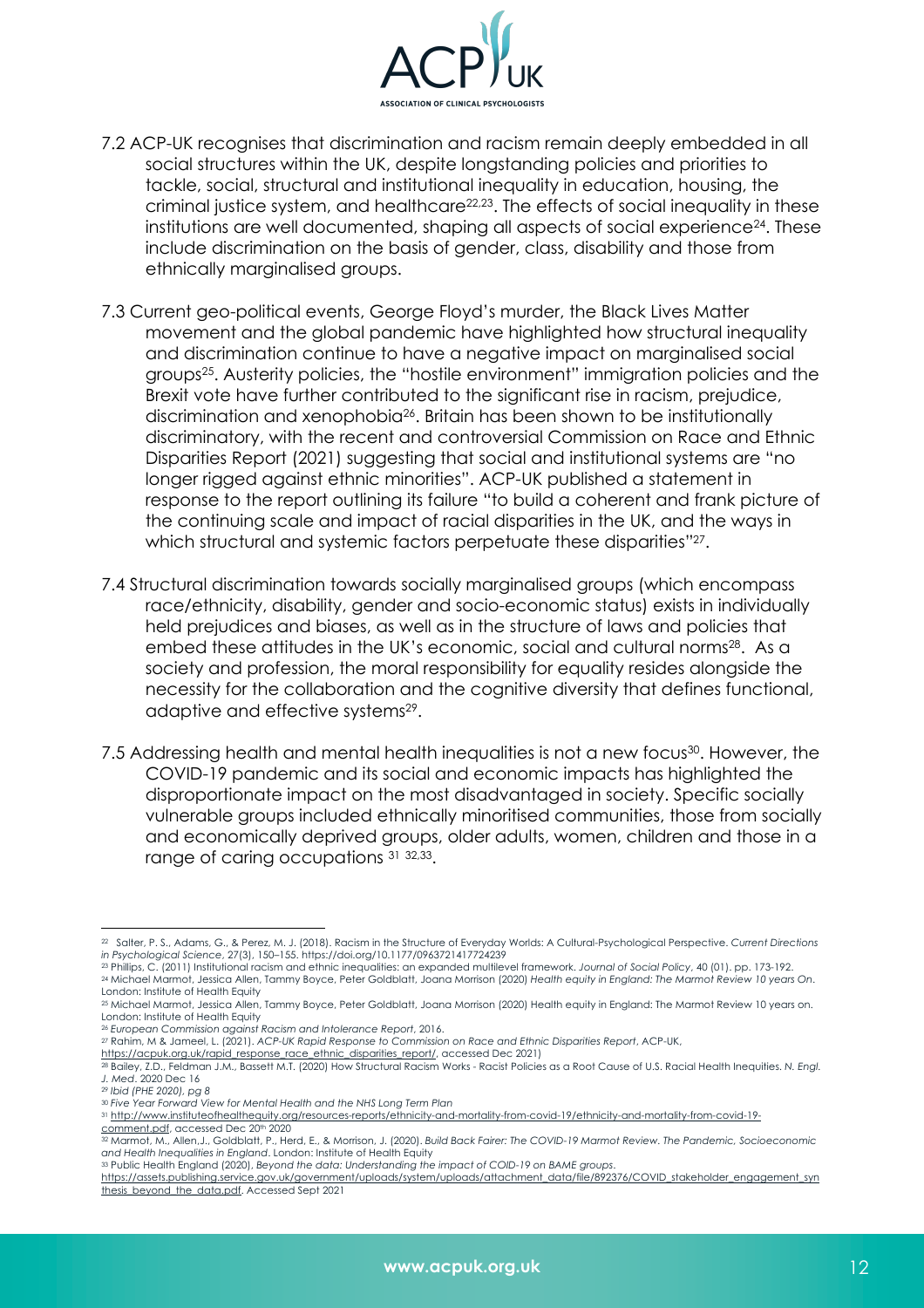

7.6 Additionally, and predating the pandemic

- Service user experience of discrimination is widespread in mental health services<sup>34</sup>:
- Older people are a fifth as likely as younger age groups to have access to talking therapies but six times as likely to be on medication.
- Children and young people from ethnically minoritised communities are less likely to be able to access services which could intervene early to prevent mental health problems escalating;
- People from Black-African and Caribbean communities are 40% more likely than White-British people to come into contact with mental health services through the criminal justice system;
- Mental health inequalities disproportionately disadvantage women across their lifespan<sup>35</sup>.
- Rates of mental health difficulties are rising more quickly for women, with many facing barriers because of their gender, including within relationships with staff, and a lack of voice or control.
- Women experience disproportionately higher levels of sexual assault, violence, trauma and exploitation<sup>36</sup>.
- Transgender people frequently experience prejudice, financial barriers, discrimination, lack of cultural competence by providers, health systems and socioeconomic barriers when attempting to access services<sup>37</sup>.
- Transgender people experience a combination of exclusion and marginalisation, and are particularly vulnerable to human rights violations<sup>38</sup>.
- LGB patients are far less likely to feel they had been treated with dignity and respect by NHS mental health services<sup>39</sup>.
- People in lower income households are more likely to have unmet mental health treatment requests compared with the highest.
- Many socially disadvantaged groups face barriers to accessing healthcare services, including those sleeping rough, sex workers and migrants<sup>40</sup>.
- People with disabilities are are at greater risk of violence than people without disabilities41.
- Perceived disability-related discrimination is linked with poorer well-being42.
- The lived experience of mental health difficulties in health professionals and clinical psychologists is far more common than previously recognised43, but continues to be an area of significant need.

<sup>35</sup> World Health Organization (2016). *Gender, equity and human rights, making a difference: vision, goals and strategy*, https://www.who.int/gender-equity-rights/knowledge/GER-biennium-report.pdf (accessed 20/8/21).

37 Safer, J. D., Coleman, E., Feldman, J., Garofalo, R., Hembree, W., Radix, A., & Sevelius, J. (2016). Barriers to healthcare for transgender individuals. *Current Opinion in Endocrinology, Diabetes, and Obesity*, *23*(2), 168–171. https://doi.org/10.1097/MED.0000000000000227 <sup>38</sup> UN Human Rights, Office of the High Commissioner (nd) *The struggle of trans and gender-diverse persons*.

https://www.ohchr.org/EN/Issues/SexualOrientationGender/Pages/struggle-trans-gender-diverse.aspx<br>39 House of Commons, Women and Equalities Committee (2019), *Health and Social Care and LGBT Communities*. https://publications.parliament.uk/pa/cm201919/cmselect/cmwomeq/94/94.pdf

<sup>34</sup> HEE (2020) Advancing mental health equalities strategy

<sup>36</sup> Dept of Health and Social Care (2018) *The Women's Mental Health Taskforce Final Report*.

https://assets.publishing.service.gov.uk/government/uploads/system/uploads/attachment\_data/file/765821/The\_Womens\_Mental\_Health\_Taskforc e - final report1.pdf (Accessed

<sup>40</sup> Equality and Human Rights Commission (2016). *England's most disadvantaged groups: Homeless people. An Is England Fairer? Review spotlight report.* https://www.equalityhumanrights.com/sites/default/files/is-england-fairer-2016-most-disadvantaged-groups-homeless-people.pdf <sup>41</sup> Dammeyer, J., Chapman, M. A national survey on violence and discrimination among people with disabilities. *BMC Public Health* **18,** 355 (2018). https://doi.org/10.1186/s12889-018-5277-0

<sup>42</sup> Hackett, R. A., Steptoe, A., Lang, R. P., & Jackson, S. E. (2020). Disability discrimination and well-being in the United Kingdom: a prospective cohort study. BMJ Open, 10(3), e035714. https://doi.org/10.1136/bmjopen-2019-035714<br><sup>43</sup> Kemp, N., Scior, K. & Clements, H. & Mackenzie-White, K.. (2020). Supporting and valuing lived experience of mental health difficulties in c

*psychology training*. British Psychological Society.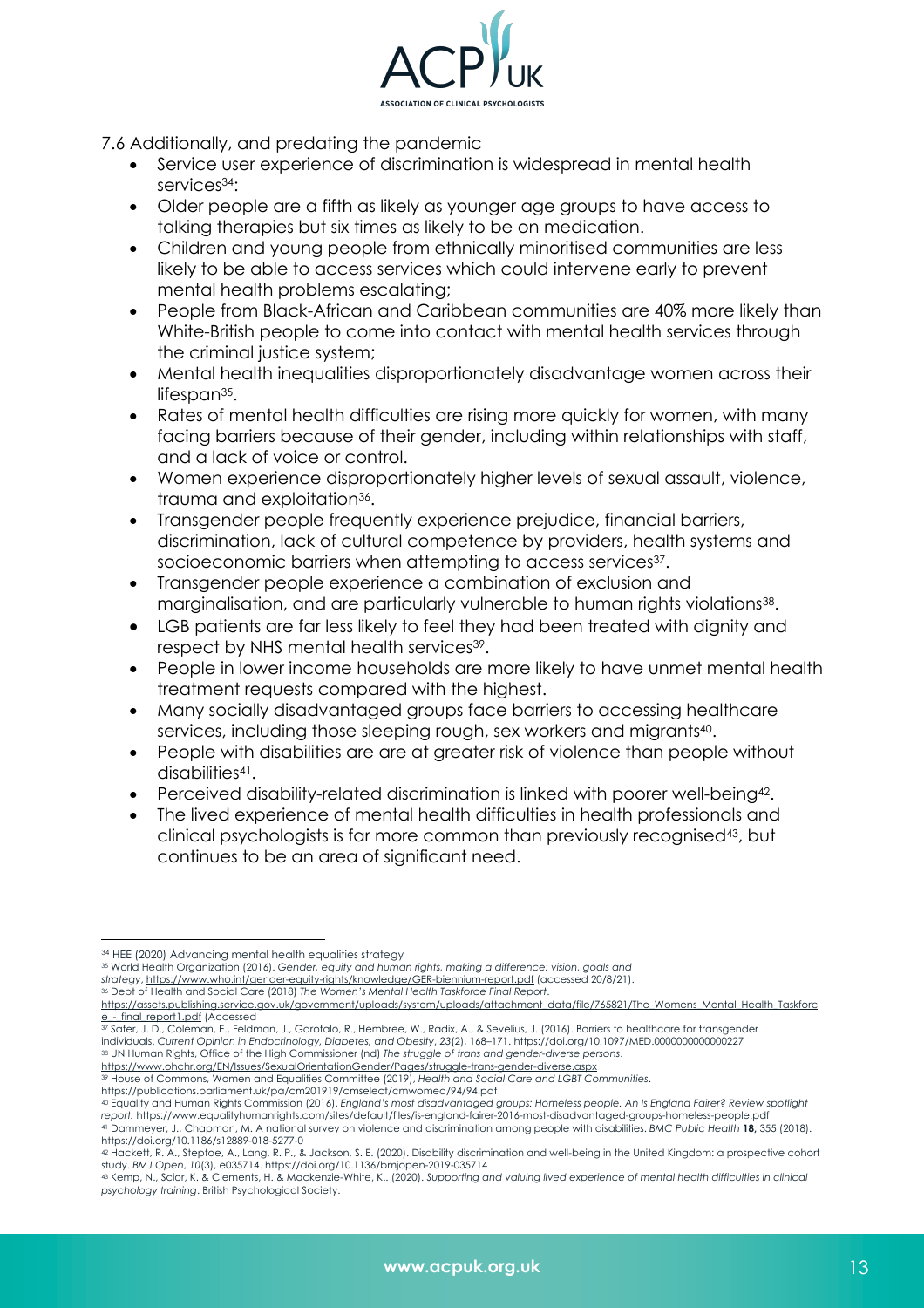

<span id="page-15-0"></span>7.7 Despite equality policies and initiatives, health services and health professions recognise the immediate need to address structural and institutional inequality and discrimination within their systems and disciplines. This strategy is conceptually and practically positioned within an intersectional approach to systems of inequality, e.g. sexism, racism, classism and ableism, interact with, generate and perpetuate complex patterns of privilege and oppression. The strategic aims target key areas of systemic, structural, and institutional inequality from this conceptual position.

## 8. British Clinical Psychology

- 8.1 British clinical psychology continues to recruit and be comprised primarily of members of the socially dominant group. According to the British Psychological Society (BPS) demographics, 88% of psychologists are white and 80% are female44, a demographic which has shaped the profession and remained largely unchanged since the 1970s, i.e., a predominantly middle-class profession<sup>45</sup>.
- 8.2 Clinical psychologists from ethnically and socially marginalised groups continue to experience discrimination, including overt and covert racism, gender discrimination, classism and ableism, throughout training and their qualified life, including opportunities for career progression to leadership and executive decision-making roles.
- 8.3 Clinical psychology is also criticised for a lack of representational diversity in cohorts, programme staff and senior leadership46, with an over-representation of white, able-bodied, heteronormative people in key leadership and decisionmaking processes within the profession<sup>47</sup>. Leadership in the profession is predominantly male, with people from socially marginalised groups experiencing racism, gender bias, ableism, and classism, in their efforts to progress to leadership roles.
- 8.4 The profession faces challenges in addressing the continued barriers for people from marginalised groups to be selected on training48. Ethnically minoritised people, people who are disabled and those who identify as being from working class backgrounds report experiences of marginalisation, overt and covert discrimination, and being stereotyped within training49 <sup>50</sup> 51.
- 8.5 It is also recognised that the methodologies, curricula and research base of clinical psychology are centred on the individual, white, European, able-bodied, heteronormative and neurotypical experiences and need 'decolonising'<sup>52</sup>. There are fewer data on experiences of discrimination post qualification for clinical

*Therapy.* https://doi.org/10.1111/1467-6427.12367 <sup>48</sup> Clearing House, 2019 & 2020

<sup>44</sup> BPS, 2015,

<sup>45</sup> Wood, N., & Patel, N. (2017). On addressing 'Whiteness' during clinical psychology training. *South African Journal of Psychology*, *47*(3), 280– 291. https://doi.org/10.1177/0081246317722099

<sup>46</sup> Scior, K., Wang, M., Roth, A., & Alcock, K. (2016). Underrepresentation in the profession: What's been done and what are the priorities going<br>forward? Commentary on Celia Grace Smith's Ethics Column. Clinical Psychology

<sup>47</sup> Patel, N. 2021. Dismantling the scaffolding of institutional racism and institutionalising anti-racism. *Journal of Family* 

<sup>49</sup> Adetimole, F., Afuape, T., & Vara, R. (2005). The impact of racism on the experience of training on a clinical psychology course: Reflections from three Black trainees. *Clinical Psychology Forum* (Vol. 48, pp. 11- 15)

<sup>50</sup> Wood, N., & Patel, N. (2017). On addressing 'Whiteness' during clinical psychology training. *South African Journal of Psychology*, *47*(3), 280– 291. https://doi.org/10.1177/0081246317722099 <sup>51</sup> Spence, N. (2012) Cultural competence: Social class – the forgotten component. *Clinical Psychology Forum 230*, 36-39.

<sup>52</sup> Guthrie, R. V. (2004). *Even the rat was white: A historical view of psychology* (2nd ed.). Pearson Education.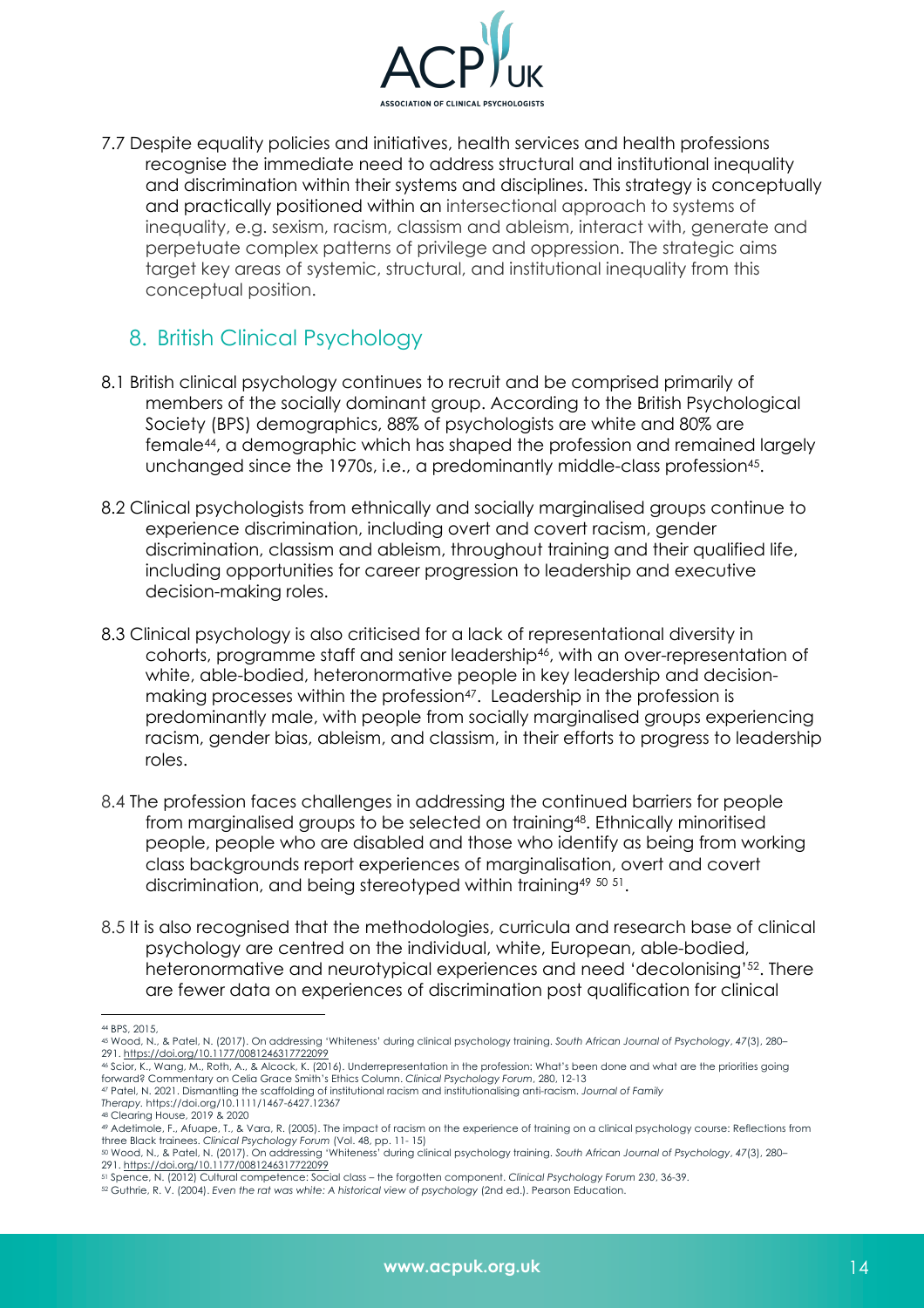

<span id="page-16-0"></span>psychologists, but NHS reports of workforce experiences of marginalised ethnic groups, as well as disabled, gender and age discrimination, suggest that this pattern of overt and covert discrimination continues and creates barriers to career progression and social mobility53.

## 9. Origins of Systemic and Institutional Inequality in Psychology

- 9.1 Understanding the historical context of the 'psy-professions' (psychology and psychiatry) is important when considering their contributions to current inequalities. A comprehensive summary is beyond the scope of this document and has been discussed in detailed elsewhere 54 <sup>55</sup> <sup>56</sup> <sup>57</sup> 58. What is important is the connection between the emergence of the psy-professions as scientific discipline, the historical legacy of slavery, capitalism, imperialism and colonisation, and the control of 'difference' through diagnostic mechanisms, coercion and unethical harmful practices in mental health<sup>59</sup>. Ethnocentrism has been fundamental to the historical complicity of psychiatry and psychology in continuing narratives of disempowerment and oppression<sup>60</sup>.
- 9.2 The imperialist ideology driven by colonial occupation in the late nineteenth and early twentieth centuries led to Europeans occupying approximately 85% of the globe. This expansion corresponded with the development of a 'scientific base' of the superiority of the white European amongst global populations, with European and American psychiatry, psychology and medical professionals developing 'scientific proof' of this 'innate superiority'. This self-serving pseudoscience<sup>61</sup> included a 'moral dimension' that justified the control of those deemed to be inferior.
- 9.3. The 'psy' professions, strongly influenced by social Darwinism, advocated eugenics<sup>62</sup>, a biologised categorisation of human differences according to supposedly innate and fixed 'traits' (such as race or intelligence) while significantly minimising or dismissing the role of social context. Through the development of intelligence and personality testing, the eugenics-based research aimed to develop an 'evidence base' of the biological and social inferiority of certain groups, such ethnic groups, those with physical and mental health disabilities, and women<sup>63 64</sup>.

54 Mills, C. (2014). Decolonizing Global Mental Health The psychiatrization of the majority world. Routledge. ISBN 978-1-135-08043-3. <sup>55</sup> Bhui, 2021, Race, ethnicity, and disparities in mental health experiences and outcomes #AntiRacistMHResearch, *National Elf Service* https://www.nationalelfservice.net/populations-and-settings/black-and-minority-ethnic/race-ethnicity-disparities-mental-health-experiences-

Thorndike, 1909; Watson, 1919, 1928; Yerkes, 1918

<sup>53</sup> Kline, R. (2014). The snowy white peaks of the NHS: a survey of discrimination in governance and leadership and the potential impact on patient *care in London and England*. Middlesex University Research Depository

outcomes-antiracistmhresearch/, accessed Aug 2021 <sup>56</sup> Wood, N., & Patel, N. (2017). On addressing 'Whiteness' during clinical psychology training. *South African Journal of Psychology*, *47*(3), 280– 291. https://doi.org/10.1177/0081246317722099

<sup>57</sup> Fernando, S. (2017) *Institutional Racism in Psychiatry and Clinical Psychology: Race Matters in Mental Health*. Palgrave McMillan

<sup>58</sup> Schouler-Ocak, M., Bhugra, D., Kastrup, M. C., Dom, G., Heinz, A., Küey, L., & Gorwood, P. (2021). Racism and mental health and the role of mental health professionals. *European Psychiatry : the Journal of the Association of European Psychiatrists*, *64*(1), e42. https://doi.org/10.1192/j.eurpsy.2021.2216, Pg 2

<sup>59</sup> Joseph, A. (2015). The necessity of an attention to Eurocentrism and colonial technologies: an addition to critical mental health literature, *Disability & Society,* 30:7, 1021-1041

<sup>60</sup> Byrd, C. M. (2021). Cycles of development in learning about identities, diversity, and equity. *Cultural Diversity and Ethnic Minority Psychology.* Advance online publication. https://doi.org/10.1037/cdp0000389

<sup>61</sup> Bhui. K. (2021) (see note 22)

<sup>62</sup> Galton, 1904, pg 1, in Fernando, 2018 (see note 24), pg 26. <sup>63</sup> Brigham, 1923; Goddard, 1912; Hall, 1909; McDougall, 1914; Terman, 1916; Thorndike, 1909; Watson, 1914, 1919, Hall, 1909, 1917; Terman, 1916;

<sup>64</sup> Yakushko, O. (2019). Eugenics and its evolution in the history of western psychology: A critical archival review. *Psychotherapy and Politics International*.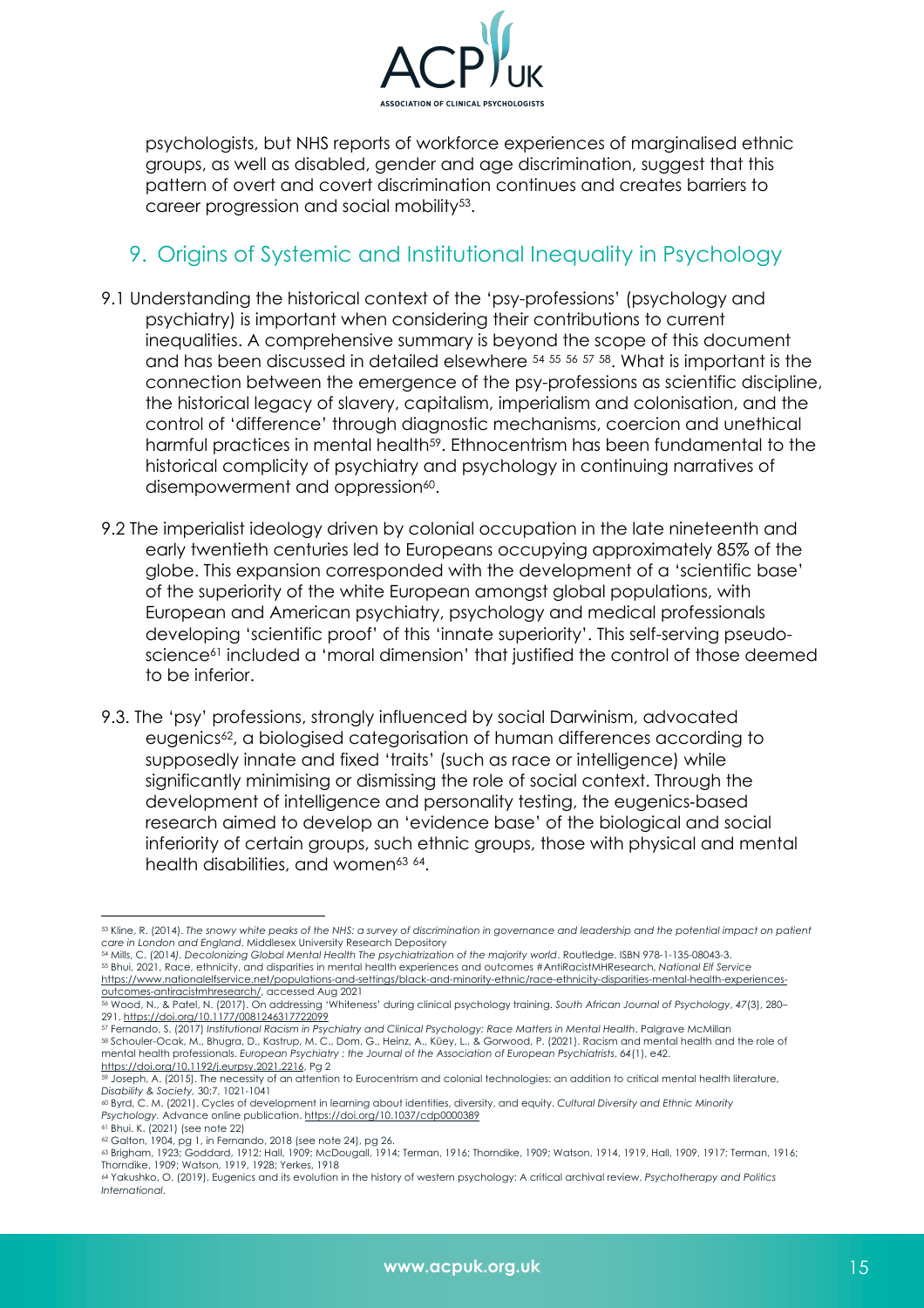

- <span id="page-17-0"></span>9.4 Within intellectual disabilities, using their conceptualisation and testing of 'intelligence' Galton (1881) and Spencer (1884) advocated that certain groups in society were inferior. These theories provided the scientific and moral basis for policies and practices which in actuality dehumanised and brutalised not just those with intellectual disabilities but also those from ethnically marginalised groups, and those marginalised based on gender, sexuality and lower socioeconomic class<sup>65</sup>. The influence of eugenics ideology, together with the influence of the medical model of disability, provided the foundation for the continued discrimination and prejudice towards people with disabilities<sup>66</sup>.
- 9.5 It is this history and context that present-day clinical psychology rests within, with an undeniable link and influence of eugenic ideologies in relation to human differences, some of which became central to practices of psychotherapy. British clinical psychology continues to be influenced by this within the central tenets of 'evidence-based practice'. As such, the psy-professions have been criticised for being complicit in systems of marginalisation and oppression<sup>67</sup> 68.
- 9.6 While times have moved on and the ethos and value base of the profession has significantly shifted, the legacy of the history continues in current structural and systemic discrimination. Such historical and pathologising narratives of difference have resulted in certain types of difference from the 'norm' being stigmatised, resulting in structural and individual discriminatory attitudes and behaviours. The profession of clinical psychology needs to recognise and acknowledge its historical foundations, and the influence and damage that this complicity has had to the present day.
- 9.7 To this end, ACP-UK acknowledges that the history of British clinical psychology is rooted in a misogynistic, colonial, ableist and Western worldview, and that the profession has a long history of complicity in oppressing those with less structural power.

## 10. Critical Positioning of 'Equality' Initiatives

#### **10.1 A note on language and terminology:**

- 10.1.1 In the UK, age, disability, gender, marriage and civil partnership, pregnancy and maternity, race, religion and belief, sex and sexual orientation are 'protected characteristics' covered by the Equality Act 2010, and which are protected from unlawful discrimination. The Act places a pro-active responsibility on public authorities and institutions to eliminate discrimination, advance equality and foster good relations.
- 10.1.2 This strategy recognises that language is powerful and is constantly evolving, particularly in relation to describing social categories such as race and ethnicity

<sup>65</sup> Patel, N. (2021). Dismantling the scaffolding of institutional racism and institutionalising anti-racism. *Journal of Family Therapy*. <sup>66</sup> Dirth, T. P., & Branscombe, N. R. (2017). Disability models affect disability policy support through awareness of structural discrimination. *Journal of Social Issues*, *73*(2), 413-442.

<sup>67</sup> Wood, N., & Patel, N. (2017). On addressing 'Whiteness' during clinical psychology training. *South African Journal of Psychology*, *47*(3), 280– 291. https://doi.org/10.1177/0081246317722099 pg x

<sup>68</sup> Goodley, D. Lawthom, R., Liddiard, K. & Runswick-Cole, K (2019) *Provocations for Critical Disability Studies, Disability & Society*, DOI: 10.1080/09687599.2019.1566889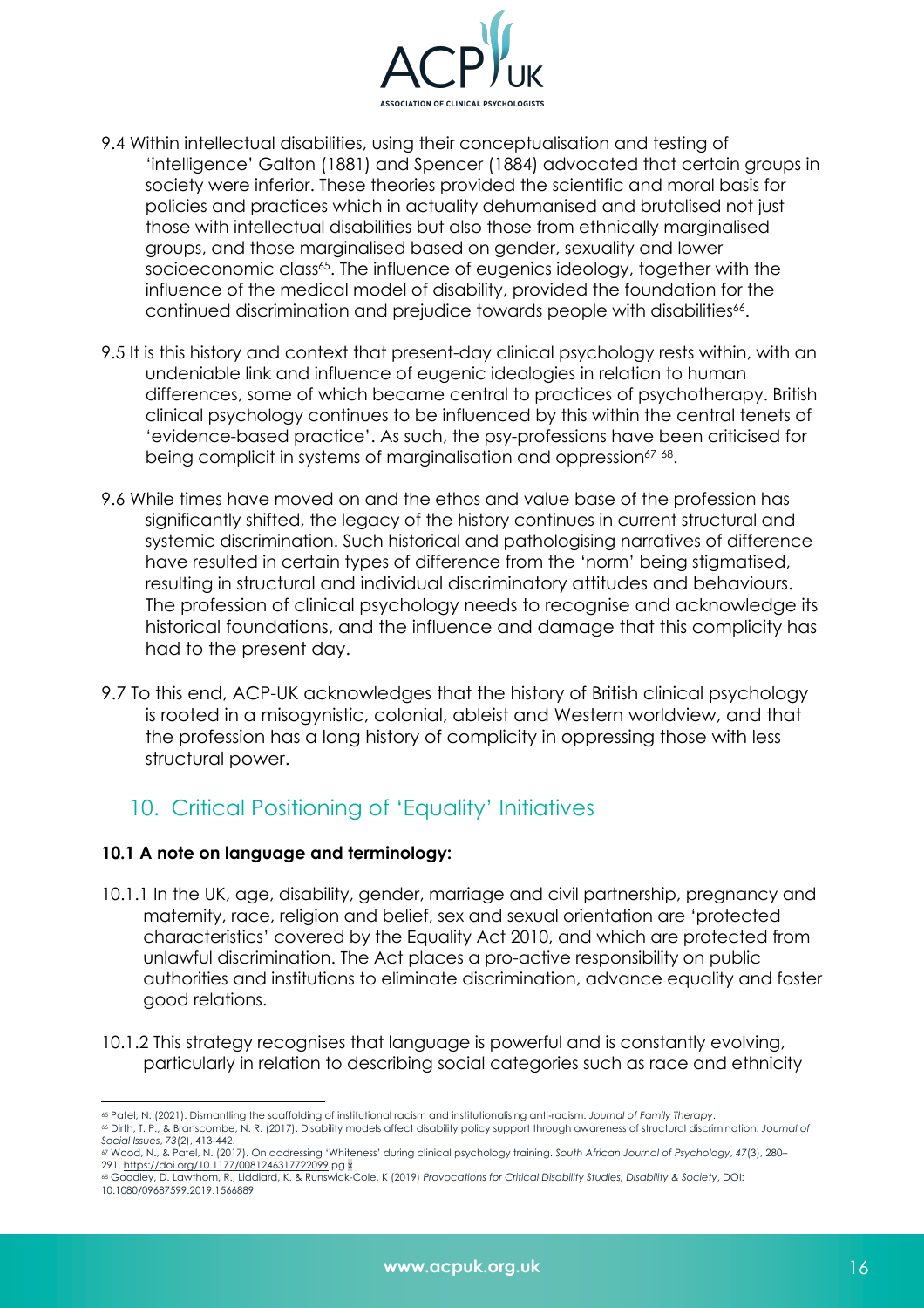

and gender and class. Meanings can change depending on how words are used, and who is using them over the course of time. Descriptors and terminology developed to describe certain experiences of marginalisation are often used to maintain the social dominance and status quo of dominant groups. Power and privilege are integral to how language and terminology has developed over time. For example, the term 'minority' suggests numbers within a national population, rather than an experience of marginalisation. Groups may be a minority within the UK, but are in a global majority and, as such, the experience is based within a context of disempowerment, not numbers.

- 10.1.3 In this strategy, it is recognised that 'race' is not a biological category but, rather, is a social construction of ideas and beliefs about human difference and is often erroneously presented as a biological fact. Race and ethnicity are often used interchangeably and are how powerful structures populate these social categorisations<sup>69</sup>. Language and terminology are particularly relevant to how ethnically marginalised groups are described. 'BME' and 'BAME' acronyms (often pronounced as a word and not an acronym) have been noted as being meaningless and homogenising and allow socially dominant groups to pathologise while avoiding and sanitising racism. In this document, the descriptor 'ethnically minoritised' will be used in recognition that these are social constructions of race and ethnicity with the limitations and challenges therein.
- 10.1.4 The term LGBTQ+ used in this strategy recognises and acknowledges that words, meanings, and terminology continue to evolve over time. The purpose of the acronym which includes '+' is to represent and fully capture the significant diversity of people who are same/similar gender attracted and transgender. In this document, the descriptor LGBTQ+ will be used with the recognition that it represents a diverse range of experiences and perspectives of gender.
- 10.1.5 Discussions and references to the experience of disability and ableism in the profession and in the population recognise and acknowledge that language reflects how society situates, perceives and understands disability. There is also an acknowledgement that 'disability', of all the protected characteristics, is defined in a 'negative way by default'70. Definitions and terminology inform operationalisation of inclusivity initiatives, and these can directly impact those with a disability, in addition to how social institutions and organisations engage with the many social problems disabled people face.
- 10.1.6 This strategy recognises the importance of including class, with the acknowledgement that there is no specific protection for social class discrimination in the Equality Act 2010 and therefore does not extend to protection against discrimination or experiences of marginalisation. The strategy recognises, however, that power and inequality affect a person's social experience, and impact on social mobility. Evidence strongly indicates that being from working class has a detrimental impact in access to social opportunity and social mobility within the profession and in the general population.

<sup>69</sup> Aspinall, P.J. (2020). Ethnic/Racial Terminology as a Form of Representation: A Critical Review of the Lexicon of Collective and Specific Terms in Use in Britain. *Genealogy,* 4*,* 8

<sup>&</sup>lt;sup>70</sup> Wolbring, G., & Lillywhite, A. (2021). Equity/Equality, Diversity, and Inclusion (EDI) in Universities: The Case of Disabled People. Societies, 11(2), <sup>20</sup> Wolbring, G., & Lillywhite, A. (2021). Equity/Equality, Diver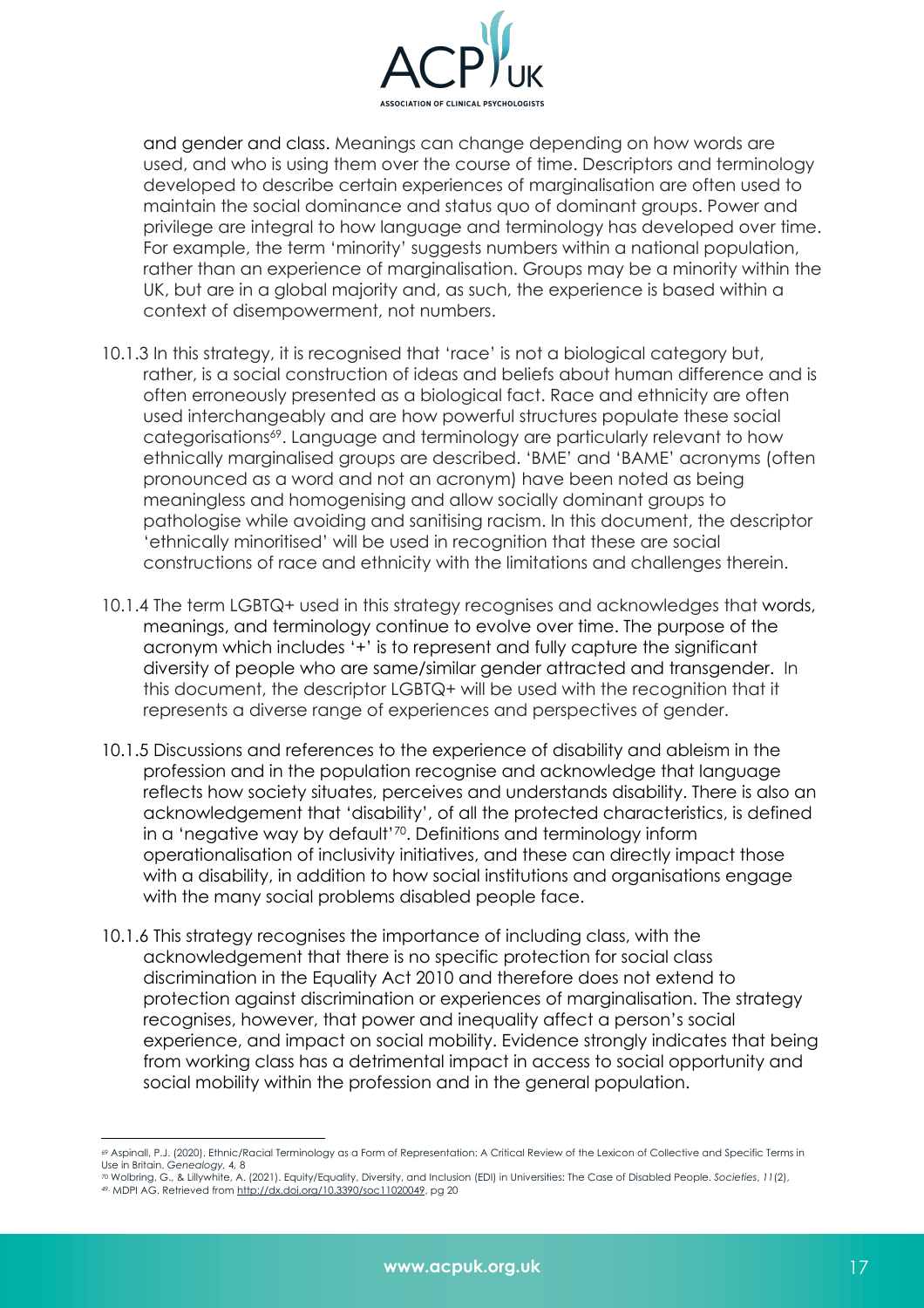

#### <span id="page-19-0"></span>**10.2 Power, privilege and epistemic injustice**

- 10.2.1 The unequal distribution of social and economic power in society is one of the fundamental causes of health and social inequality. Power, privilege and institutional discrimination are interlinked concepts, where the social and economic power held by individuals within dominant social groups maintains widespread structural inequality <sup>71</sup>. As such, power exists in the relationships between people and groups and is both overt and covert. This strategy recognises within and across its activity that the dynamics of power and privilege exist within all social experiences, including within the organisation, the profession and in wider society.
- 10.2.2 Inherent within structural inequality, power and privilege are the related concepts of 'epistemic violence' and 'epistemic injustice'. Epistemic violence represents an imperialist and colonial strategy of using structural power to eradicate and erase indigenous knowledge, beliefs, traditions and language to be replaced by the dominant coloniser's knowledge and beliefs<sup>72</sup>. It can be meaningfully applied to experiences of the discrimination of all marginalised groups, where the experiences of the dominant group, e.g., white, male, heteronormative, neurotypical, able bodied, middle class, are set as the representational ideal for all experiences.
- 10.2.3 The concept of epistemic injustice describes how the only valid knowledge is that which reflects the perspective and agendas of the socially dominant groups73. The experience of marginalised groups and communities is therefore made invisible and invalid. Epistemic injustice recognises the marginalisation and silencing of marginalised experience and violates the respect human beings owe one another74 75.

## 11. Intersectionality

- 11.1 This strategy adopts an intersectional approach to addressing inequity, diversity and inclusion in its activity. An intersectional approach recognises that human beings are shaped by the interaction and intersections of different social locations (e.g., 'race'/ethnicity, Indigeneity, gender, class, sexuality, geography, age, disability/ability, migration status, religion). These interactions occur within a context of connected systems and structures of power, for example, laws, policies, housing, state governments and other political and economic unions.
- 11.2 When social structures and institutions have developed from and been normed for a particular (and narrow) social group, other experiences of the world are not represented in such structures. Intersectionality recognises that within social institutions and experiences those from marginalized social groups are discriminated against because their experiences are not represented and are therefore invisible, through a process of epistemic injustice. Inaccurate

<sup>71</sup> Anthias, F. (1999). Institutional Racism, Power and Accountability. *Sociological Research Online*, 4(1), 143–151. https://doi.org/10.5153/sro.239, paragraph 4.1 <sup>72</sup> Spivak, G. Chakravorty (1988). Can the Subaltern Speak? *Die Philosophin* 14 (27):42-58

<sup>&</sup>lt;sup>73</sup> Fricker, M. (2007-06-01). Epistemic Injustice: Power and the Ethics of Knowing. Oxford University Press.<br><sup>74</sup> Herzog, L. (2016). Basic Income and the Ideal of Epistemic Equality. Basic Income Studies, 11(1), 29-38. ht

<sup>75</sup> Patel, N. (2019). Human rights-based approach to applied psychology. *European Psychologist*, 24, 113–124. https://doi.org/10.1027/1016- 9040/a000371.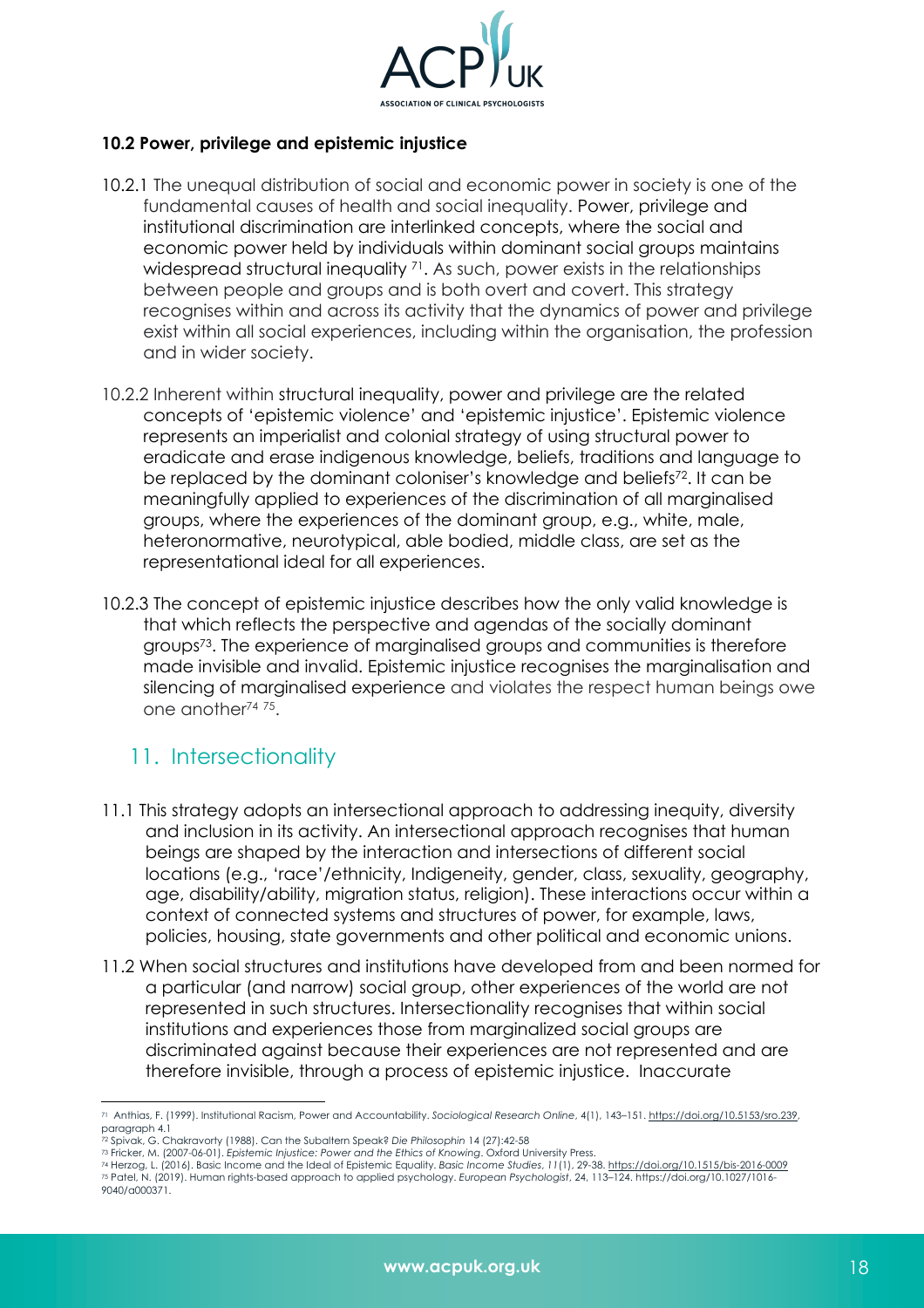

<span id="page-20-0"></span>assumptions about representation are often based on restricted standards and norms (e.g., middle class represent all classes, white women represent all women). Through such processes, interdependent forms of privilege and oppression shaped by colonialism, imperialism, racism, homophobia, ableism and patriarchy are created76.

- 11.3 The relevance of intersectionality for this strategy lies in the importance of understanding how structures intersect to marginalise and obscure the experiences of certain groups. This includes the lack of structures and opportunities to contest or question the status quo, which maintains the legitimacy of dominant social narratives. This strategy sets out an initial plan for addressing and dismantling the structures and narratives that perpetuate inequality within all ACP-UK activities.
- 11.4 In this strategy, ACP-UK recognises that creating structural equality requires interrogating and dismantling dominant systems of structural discrimination, which includes an examination of intersectional factors. Located in the intersectional experiences of historic and current epistemic injustice, ACP-UK strategy aims to address discrimination and equality by recognising and actively addressing where power is exerted, and where and how disempowerment is maintained and perpetuated by organisational and institutional structures.

## 12. Social Mobility

- 12.1 ACP-UK recognises that equality and inclusion are inherently linked to social mobility. In the profession, inclusive education, inclusive recruitment, stretch development opportunities and career progression structures all provide the means for social mobility and therefore social influence for marginalised groups77. Institutional and structural barriers in education and employment have restricted the mobility and influence of people from marginalised groups.
- 12.2. This strategy outlines a commitment to recognising, dismantling and redressing the institutional barriers embedded in the organisation, the profession and in social institutions such as education, employment and policy.

## 13. Inclusive Leadership

- 13.1 ACP-UK recognises that tackling inequalities within the workforce and public services will need organisations, professional bodies and each person to recognise how their own biases, beliefs and behaviours contribute to and perpetuate existing inequalities. This requires both individual and systemic change. While the terms diversity and inclusion are widespread in organisations, the tokenistic and performative implementation of diversity and inclusion initiatives present ongoing challenges for the profession.
- 13.2 Clinical psychologists from marginalised groups (e.g., ethnically minoritised, female, other gender identities, people with a disability) are under-represented in leadership and over-represented in lower levels of organisational hierarchies.

<sup>76</sup>Hankivsky, O., Grace, D., Hunting, G. *et al.* (2014). An intersectionality-based policy analysis framework: critical reflections on a methodology for advancing equity. *Int J Equity Health* **13,** 119 . https://doi.org/10.1186/s12939-014-0119-x pg 2 <sup>77</sup> Gazeley, L., (2019) *Unpacking 'disadvantage' and 'potential' in the context of fair access policies in England. Educational Review*, 71 (6). pp.

<sup>673-690.</sup> ISSN 0013-1911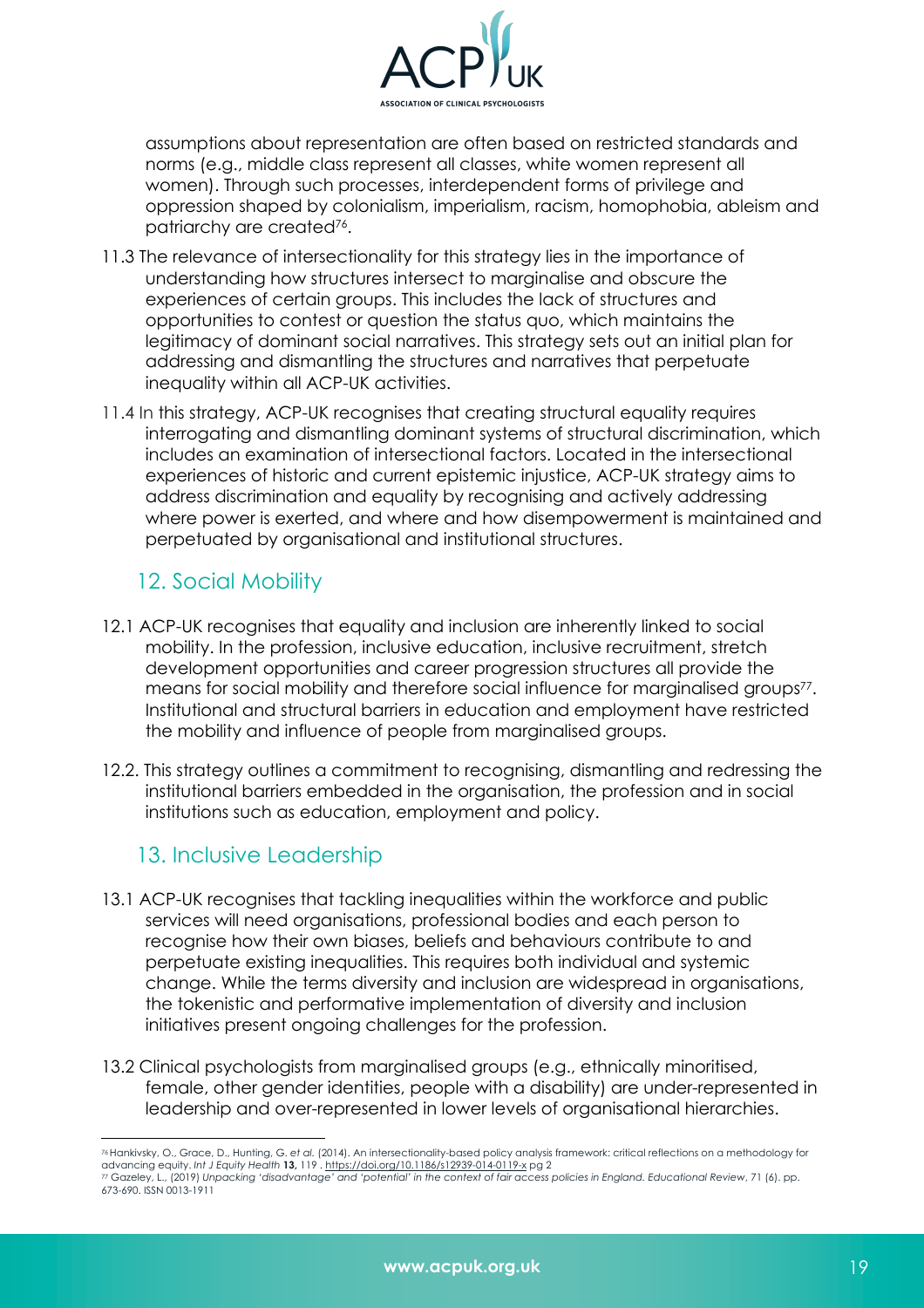

<span id="page-21-0"></span>People from marginalised groups continue to experience covert and overt discrimination in work and in career progression opportunities<sup>78</sup>. Data on the experiences of clinical psychologists working in non-NHS settings and the private sector are lacking, but it is plausible to assume that there are parallel experiences of discrimination and inequality in work experience, opportunities and career progression in these sectors. It is also possible that clinical psychologists working in these sectors, particularly private practitioners, are less likely to have supportive systems around them and may be at more risk of the psychological impacts of discrimination. ACP-UK is committed to developing support systems for this group.

- 13.3 Tackling inequality and inclusion within organisations is complex, but opportunities to bring about change are most likely to be effective at team level, where most discrimination occurs. Teams are more inclusive when they have effective processes that include a clear vision and are connected to the values of equality. In addition to this, having leadership that represents the diversity within the population and which is actively committed to supporting a representative workforce and leadership group is crucial. Within organisations, effective diversity management policies, practices and procedures that can shape and reinforce equal employment are vital.
- 13.4 Through this strategy, ACP-UK articulates its commitment to creating and embedding a culture of inclusion within senior and executive management as well as throughout the organisation, which has been shown to be a successful approach<sup>79</sup>.

## 14. ACP-UK Organisational and Member Consultation:

The member consultation identified areas that required specific attention and work over the next 3-5 years:

- a. A more representative workforce
- b. EDI issues to be embedded in clinical training
- c. Sustainable funding for EDI-focused research
- d. Guidance for training courses to implement the above
- e. Increased leadership opportunities for minorities
- f. Review of the clinical psychology training application form and process

These areas include particular focus on the following stages of the clinical psychology career trajectory:

- 1) Priorities for graduates
	- a. Mentoring and outreach to school pupils to increase awareness of the profession
	- b. Mentoring and outreach to undergraduate programmes to enable admission to clinical training programmes
	- c. Career pathways with greater financial security

<sup>78</sup> Yardley, E. (2020). How minority identity can influence performance through well-being. In *Free to Soar: Race and Well-being in Organisations*, Oxford: Pearn Kandola Publishing

<sup>79</sup> Kline R. (2019) Leadership in the NHS *BMJ Leader*; 3:129–132.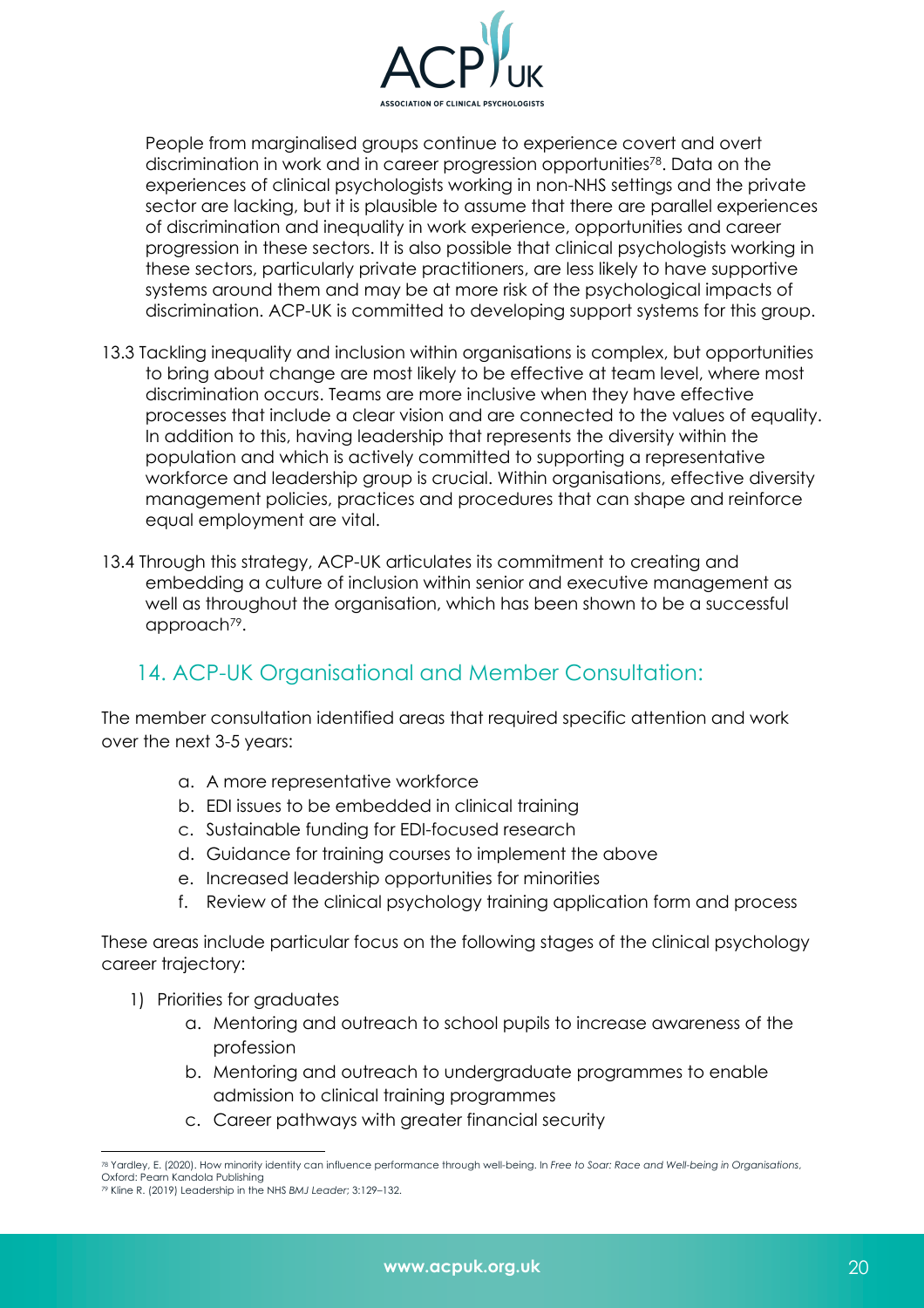

- d. Review of selection processes (evidence for improved processes to be provided, and audits to be done to demonstrate problems with the current and evolving process)
- e. A greater focus on disabled, working-class and male applicants
- f. Abolish unpaid posts which are not supported by an academic programme
- 2) Priorities for trainees
	- a. To decolonise the curriculum
	- b. Development of part-time and flexible routes for clinical training
	- c. Improved teaching on gender and sexual diversity (more and of better quality)
	- d. The provision of confidential 1:1 support for minoritised trainees
	- e. Training on EDI issues for placement supervisors and programme staff
	- f. EDI to be meaningfully embedded in placements and research (and increased flexibility regarding provision of placements specifically working with minoritised people)
	- g. Training on the history of the profession, EDI and decolonisation as part of the teaching programme
- 3) Priorities for qualified clinical psychologists
	- a. Mentoring for qualified staff
	- b. Improve supervisor training and competencies in respect of EDI
	- c. Improved processes regarding recruitment
		- i. EDI principles to be embedded in the selection process, including criteria for interview and appointment
		- ii. 'Diversity champions' when used to be clinical psychologists
	- d. Facilitating networking for support and professional development
	- e. Development of EDI-focused competencies and CPD
	- f. Representative leadership
	- g. EDI-focused reflective practice opportunities within services
	- h. EDI to be prioritised in services and individual practice
	- i. Supporting service development in the area of EDI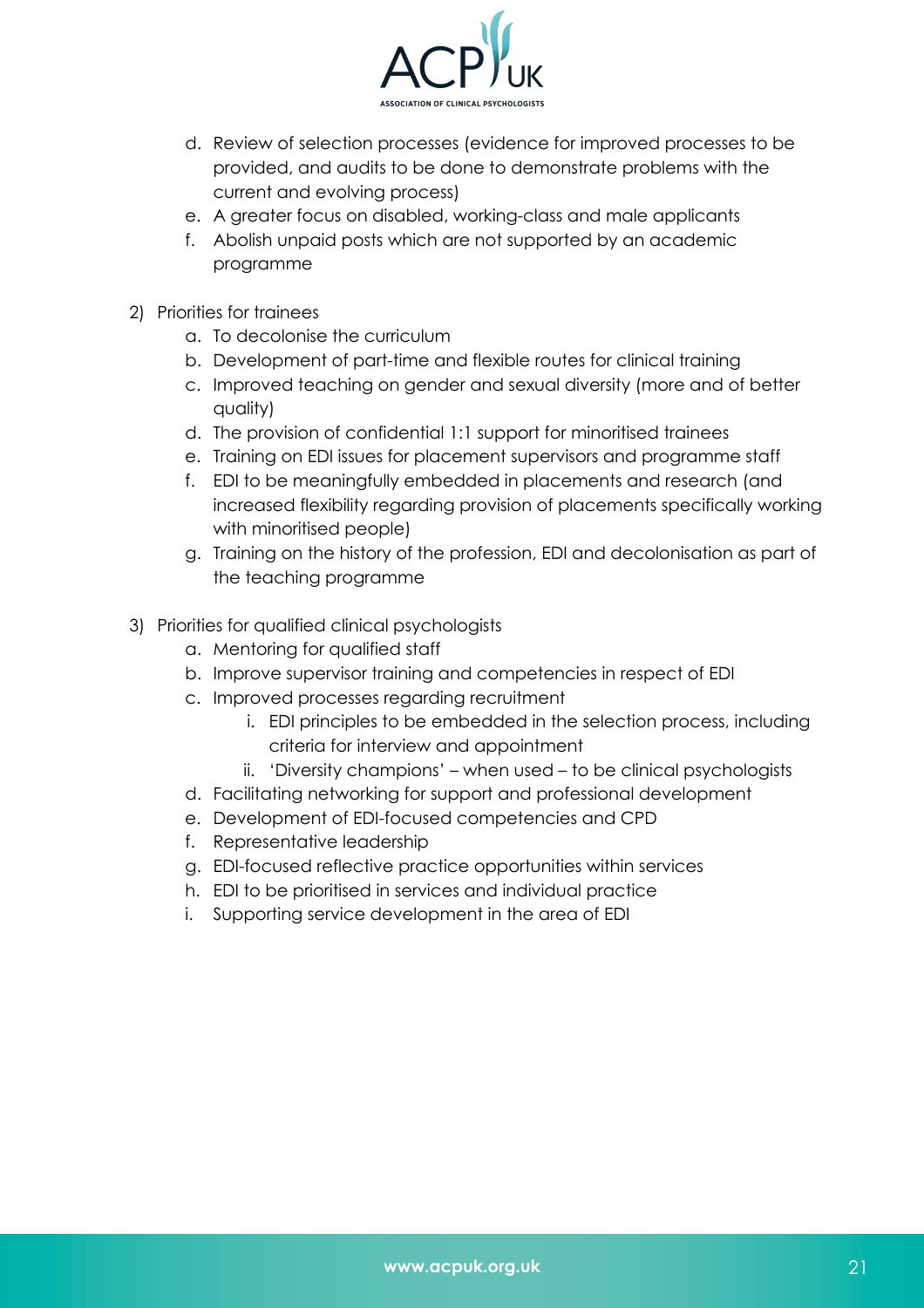

## <span id="page-23-0"></span>15. Strategic Aims

#### **Strategic Aim 1: Philosophy, approach and engagement**

To recognise and acknowledge that structural discrimination operates in all structures, given the historic roots of the phenomena, and that it operates in everyone's systems and everyday actions. As such, the ACP-UK directors and members commit to open self-reflection on personal complicity and responsibility in enacting such inequalities.

To espouse, operate within and advocate for a structure that recognises their history of cultural dominance.

To advocate for and operate within systems and processes that are committed to addressing structural, implicit and personal biases.

To operate and embody a culturally congruent, valuing, respectful and compassionate ethos in all ACP-UK activity.

This strategy would operate internally within the organisation as well as in outwardfacing activity to support the membership, the profession, health and mental health care organisations, service users and carers and the public.

- 1. Recognition of the institutionalised power of the socially dominant group intersectionality and reparatory actions
- 2. Addressing structural, implicit and personal biases it is imperative that this occurs within the organisation of ACP-UK as well as in external activity.
- 3. 'Decolonisation' recognising philosophies, training, research, practice and institutional structures that have influenced our current position
- 4. Developing leadership skills, support and networks for marginalised groups, getting 'a seat at the table' and strategies for social mobility
- 5. Engaging membership in consultation and ongoing activities
- 6. Engaging with service user groups and experts by experience, e.g., coproduction of activity, statements and guidelines
- 7. Leading and lobbying within structures and power developing activity within membership and external partnerships, to be able to support members to engage in advocating for change in power structures, supported by ACP-UK, either in partnership or through mentoring, for example. This could be at local NHS/public sector level, regional or national (e.g., Government, Parliament and similar institutions)
- 8. To ensure impact, influence and integrity across all activity in this strategic aim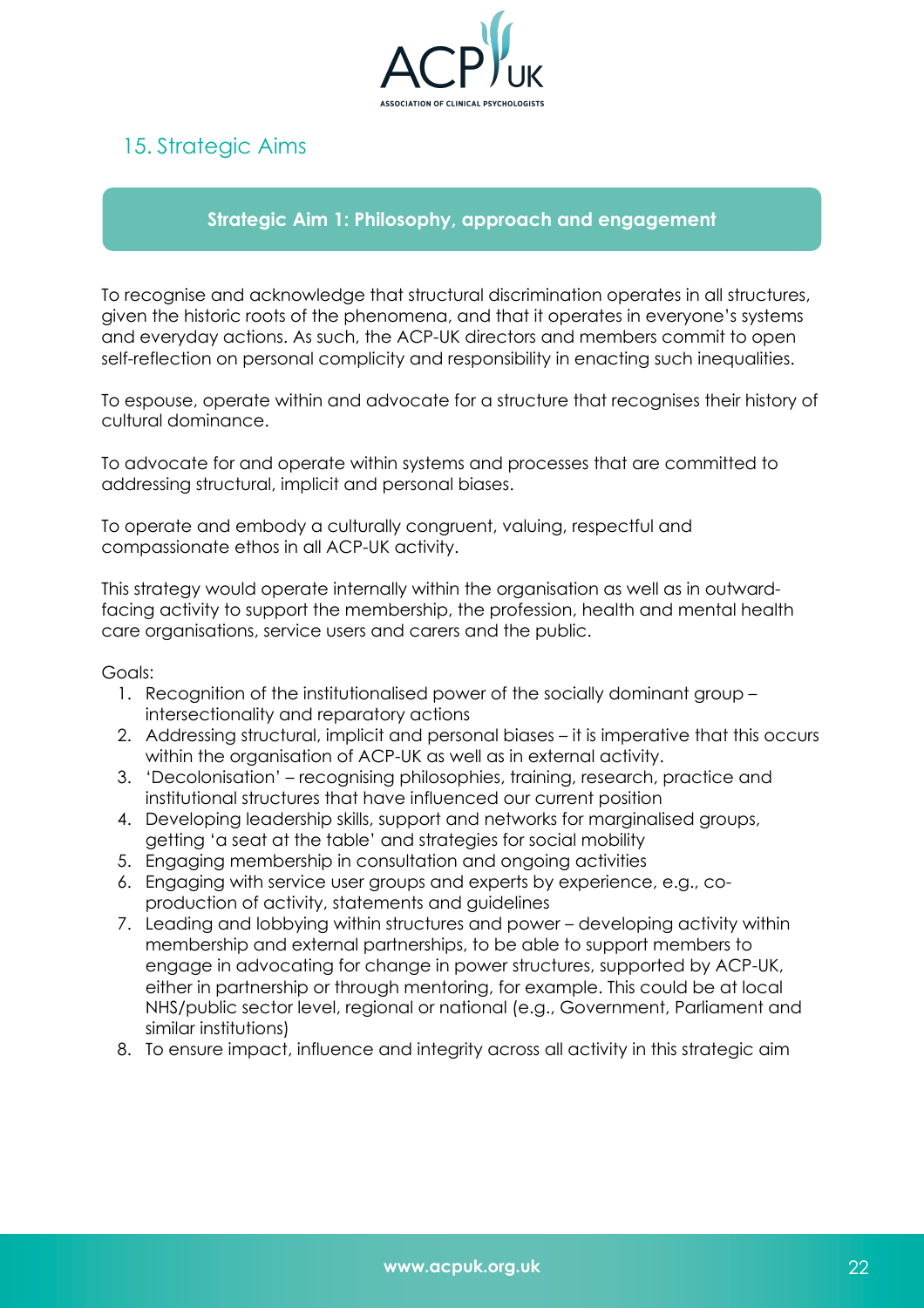

### **Strategic Aim 2: Developing and establishing inclusive culture**

To inform, empower and support the organisation, from the Board of Directors to all members and associates, to embody and espouse the principles and activity of the EDI strategy.

To support the membership, the profession, health and mental health care organisations, service users and carers and the public with research evidence, dissemination, information, guidelines and position statements about key events nationally and globally.

- 1. Culture, policy and process and ACP-UK 'walking the talk'
	- a. Individual, institutional and organisational processes examine and develop an understanding of barriers and implicit biases in personalprofessional interface
	- b. Addressing and modelling how to work through culture change,
	- c. Recognise and change, embody with congruity
	- d. Embed formal and informal systems and a culture of accountability and transparency
	- e. Constitutional congruency representation and infrastructural support
	- f. Engagement with service user groups and public consultations to be connected to the needs of the populations clinical psychologists serve.
- 2. Image congruency website, images, language and accessibility to all reflect the ethos, philosophy and position on inclusivity and diversity
- 3. Opportunity, recruitment and progression to consider how ACP-UK internal processes adhere to principles of EDI Also see Roger Kline's (2021) *No More Tick*  Boxes report<sup>80</sup>.
- 4. The clinical psychology profession supporting and influencing an inclusive culture, enriched by diversity at the relevant stages and transition points for members, i.e., pre-training, training, qualified, mid-career and senior leadership, in the form of support, training, position statements and involvement and consultation regarding national changes in the profession.
- 5. Healthcare systems, staff and service user experiences supporting and influencing an inclusive culture, enriched by diversity at the relevant stages and transition points for stakeholders and the public, by having direct and indirect impact and influence, i.e., in the form of support, training, position statements and involvement and consultation regarding national changes in the profession.
- 6. Public and societal safety, education and awareness raising supporting and influencing an inclusive culture, enriched by diversity at the relevant stages and transition points for stakeholders and the public, by having direct and indirect impact and influence, i.e., in the form of support, training, position statements, and involvement and consultation regarding national changes in the profession.
- 7. International collaborations developing partnerships and collaborations to learn from and with diverse cultures.
- 8. To ensure impact, influence and integrity across all activity in this strategic aim.

<sup>80</sup> Kline R (2021a) No more fick boxes: a review on the evidence on how to make recruitment and career progression fairer. NHS East of England.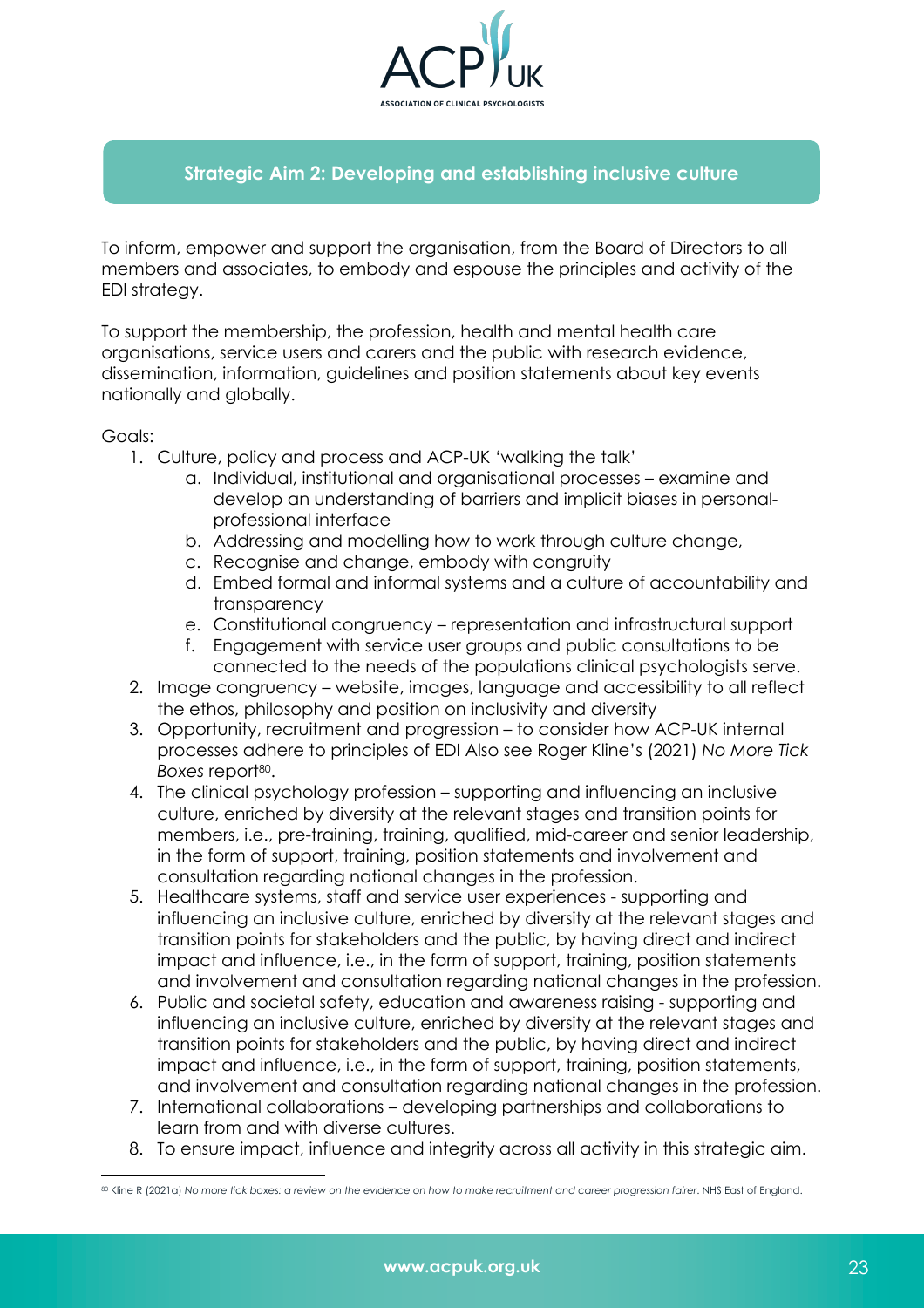

## **Strategic Aim 3: Evidence, education and training**

To develop, in line with EDI strategy principles and goals, a research evidence base and the dissemination of progressive and innovative research and practice. To support the membership through knowledge dissemination and through supporting individual members to conduct their own research, thereby enriching the evidence base with relevant research findings.

- 1. Promoting and developing research and evidence based on EDI strategy philosophy and targets, e.g., development of a EDI research strategy on the basis of gaps in research on experiences of clinical psychologists across the range of settings and modalities of work.
- 2. To engage and develop partnerships with service user groups to have involvement in the development and co-production of training, research and education.
- 3. Development and dissemination of progressive and innovative research and practice
	- a. Support for professionals grant application help (in partnerships with external organisations), a network or stream within ACP-UK, partnership with universities for private/non-institutioned practitioners who want to do research. Support for publication, access to full text journals and similar platforms.
	- b. Support for internal research (e.g., 'our stories' project) and membership research aligned to EDI strategy, to include funding opportunity and grant writing support.
	- c. Partnership with funding and other organisations collaborations and funding opportunities.
	- d. To provide material, evidence, information on key and current issues through ACP-UK's own work (see 2.a and 2.b) and/or national research.
- 4. Training and support for all those who work with and for ACP-UK, for the membership body and in the wider profession to maintain and embody alignment with EDI activity (see 'Integrity' commitment)
- 5. To ensure impact, influence and integrity across all activity in this strategic aim.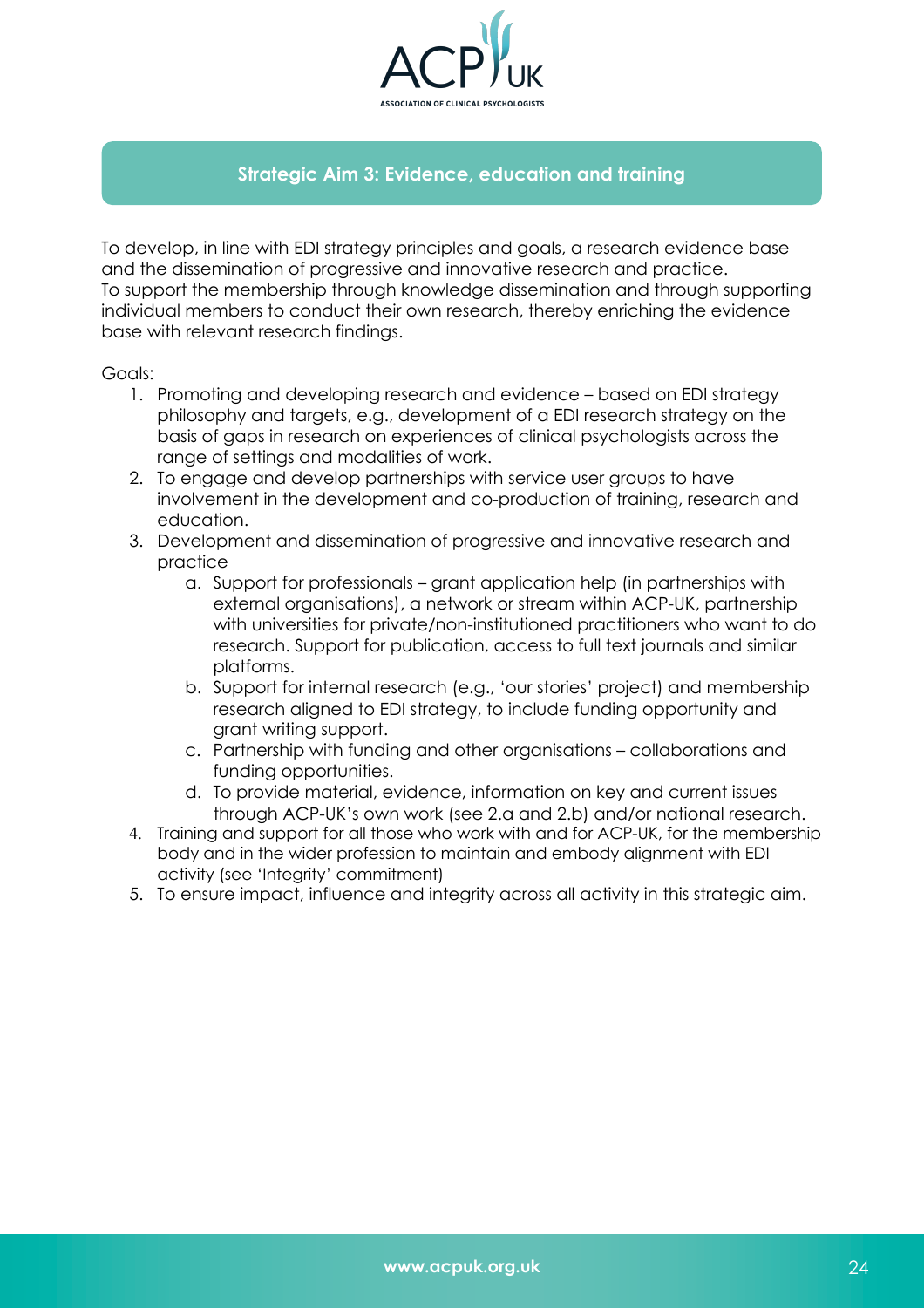

### **Strategic Aim 4: Supporting the profession and professionals**

To advocate for and support members in areas of disempowerment and discrimination, to encourage and support the professional membership and profession to espouse and embody the EDI principles and values.

To provide progressive and bold leadership for the profession, through providing clear and timely statements on issues that effect marginalised and disempowered people, in the membership and in the population.

To maximise influence and impact on the future of the profession and clinical psychology activity in all sectors.

To provide a national *psychological voice* and promote not only the discipline but also the *profession* of clinical psychology.

- 1. Statements about key national and professional events congruent to strategic principles, commitments and aims, e.g., statement on institutional racism
- 2. Production and dissemination of progressive and innovative practice and research in response to membership consultations and needs.
- 3. Policy and practice influence promoting and lobbying for influence and impact on key areas, in line with and congruent to strategic principles, commitments and aims. Partnerships with stakeholders, i.e. membership, national networks and service user groups.
- 4. Structural support to develop from research and consultation processes on the nature of structural barriers the members - and all clinical psychologists experience in the profession, from aspiring psychologists to senior leadership.
	- a. Career progression: entry, selection, recruitment, promotion, leadership (e.g., contextual admissions for training, No Tick Boxes, ACP-UK innovations)
	- b. Support in professional structures guidelines, partnership, e.g., a partnership with a union/Unite could develop into a useful structure that addresses intersectional difficulties in professional activity that are discriminatory in nature (such as service user groups), ethical and legal support systems, advocacy and campaigning).
- 5. To ensure impact, influence and integrity across all activity in this strategic aim.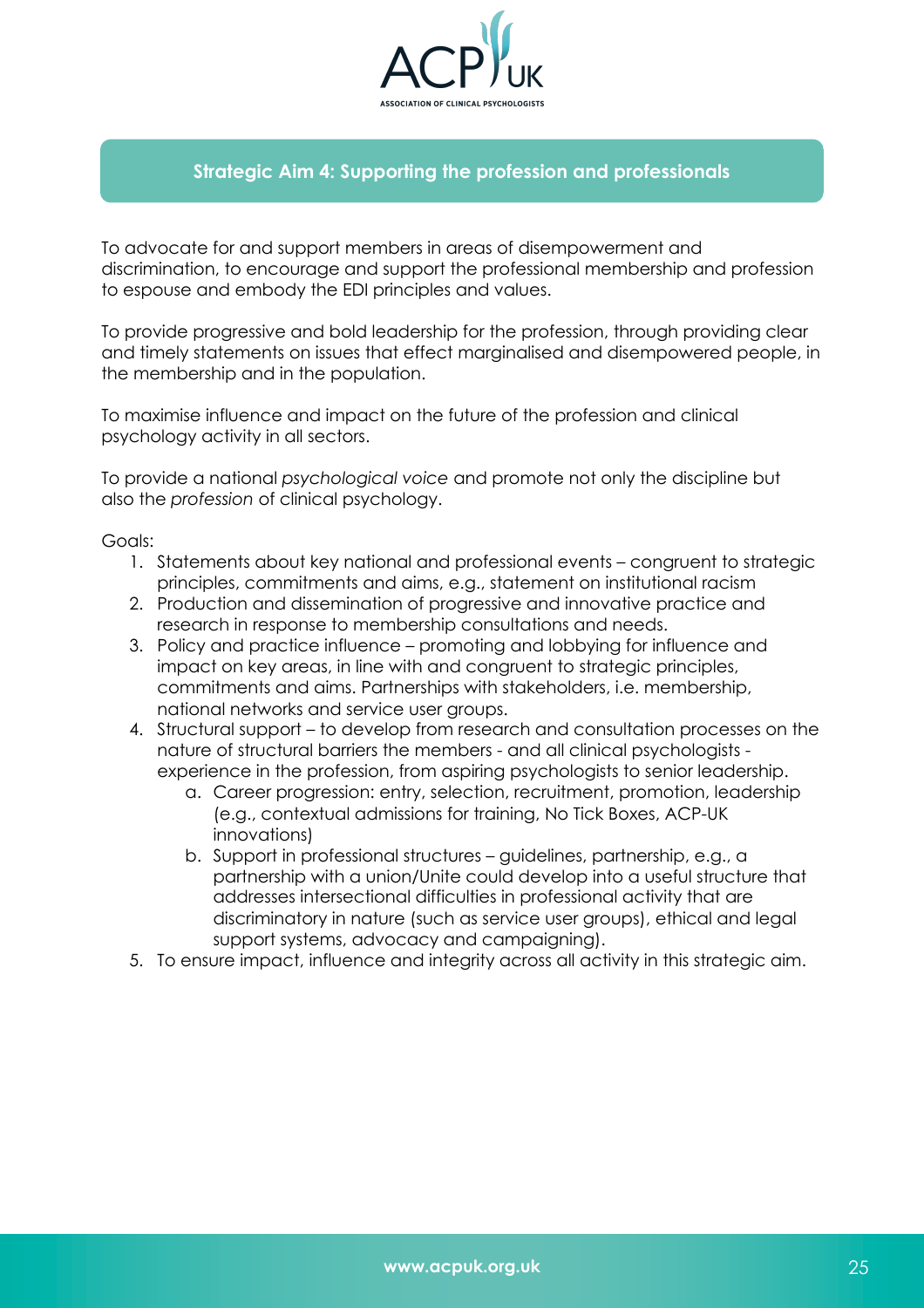

#### **Strategic Aim 5: Evaluation and revision**

To establish accurate, culturally and contextually robust systems of data collections and evaluation practices, benchmarked and measured to establish and develop an evidence base for ACP-UK EDI activity.

To develop a conceptual and research methodology to maximise accurate capture and collection of the range of data from individual, group, organisational and professional activity.

To recognise that inclusivity and equality initiatives represent nuanced and complex social phenomena which are intersectional in nature.

To recognise that current research and evaluation paradigms are located in a colonised and narrow social norm, and, as such, accurate and contextual measures and matrices of the EDI initiatives need to be developed.

- 1. Evaluating EDI strategy aims are dependent on how the streams of work and activity develop, but there are key drivers for the process of evaluation:
	- a. Systems of accountability and transparency within organisational functioning and EDI outward-facing activity.
	- b. Benchmarking and measurement decolonised and contextualised measures and paradigms and timelines
	- c. Measurement of impact on systems, members, stakeholders and the public.
	- d. Critical consideration and review of evaluation
- 2. Annual review of processes and practices:
	- a. Revision and re-calibration
	- b. Review strategic goals and aims
	- c. Calibration/recalibration to current context and drivers
	- d. Revise and enhance aims, goals and outputs
- 3. To ensure impact, influence and integrity across all activity in this strategic aim.
	- a. ACP-UK has committed to review its own policies and practices on an annual basis, to ensure that the values and actions embedded in this document guide its work
	- b. The organisation will also work with partners and stakeholders to implement systems-level change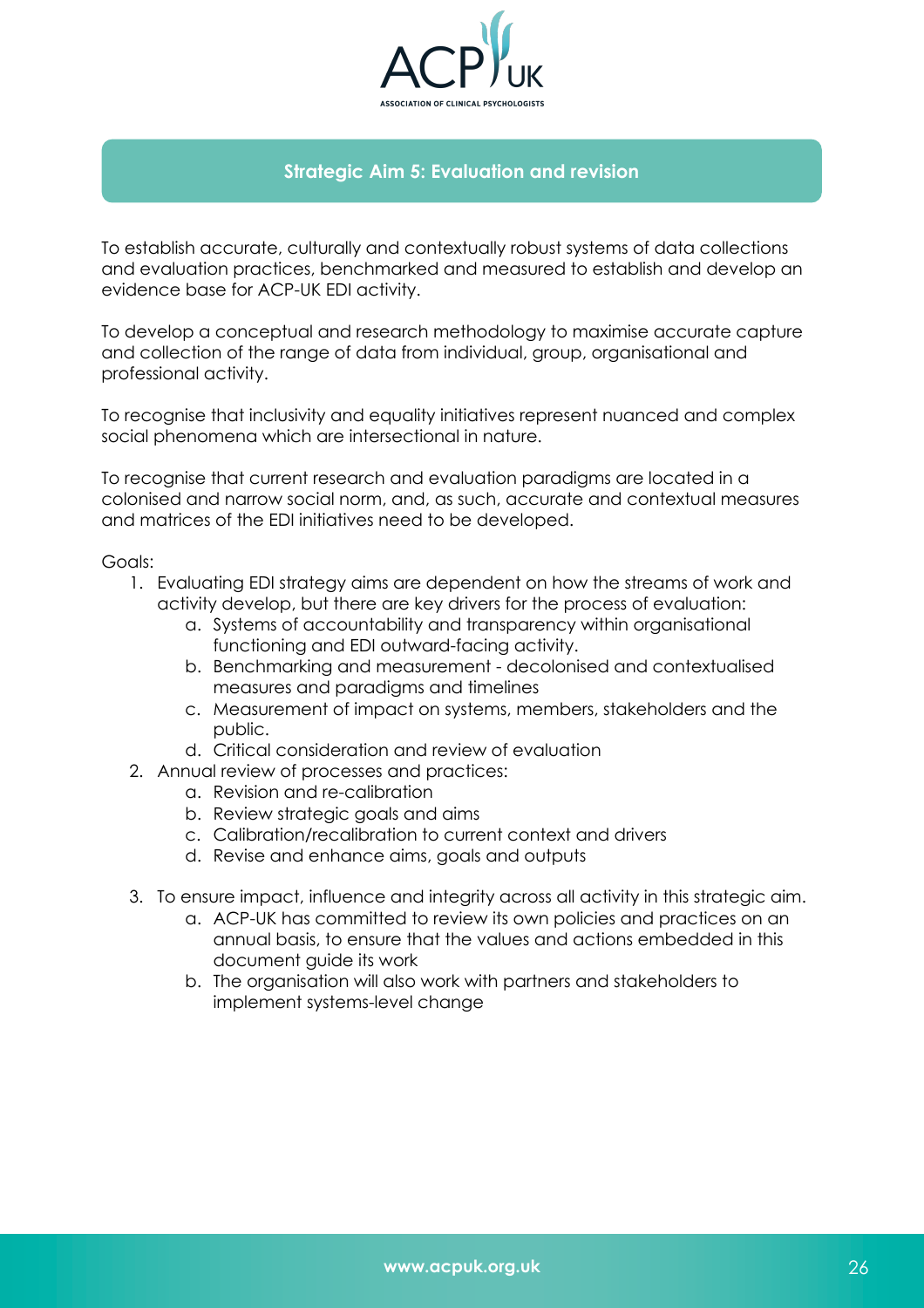<span id="page-28-1"></span>

## <span id="page-28-0"></span>16. Strategy Consultation and Review

This strategy was developed by the ACP-UK EDI Committee working with an EDI consultant, who is an ACP-UK member. We thank all our internal and membership contributors for their valuable input and for their help ensuring that this document is a comprehensive statement on ACP-UK commitment to EDI. This strategy will be published and publicly available on the ACP-UK website and available in alternative formats on request. The strategy will be revisited and revised as work continues. The ownership of this strategy will sit with the ACP-UK Board of Directors, who will be responsible for ensuring that it is a 'live' and accessible document.

The development and consultation process for developing the strategy was as follows:

| <b>Version</b> | <b>Actions</b>                                                                                                                                                                                                                                                                                                                                                             | Format                                                                                                                           | <b>Date of Version</b> |
|----------------|----------------------------------------------------------------------------------------------------------------------------------------------------------------------------------------------------------------------------------------------------------------------------------------------------------------------------------------------------------------------------|----------------------------------------------------------------------------------------------------------------------------------|------------------------|
| 1              | Internal Consultation:<br><b>EDI Committee</b><br>1.<br><b>ACP-UK Board of Directors</b><br>2.<br>3.<br>Internal groups invited to contact for<br>individual feedback to consultant.<br>Consultation activity and outputs:<br>Strategic aspirations, goals and aims developed<br>through consultation discussions with ACP-UK<br>Organisation groups                       | Large group discussions<br>Individual and<br>representative<br>Written feedback                                                  | 11.10.21               |
| $\overline{2}$ | <b>Internal Consultation</b><br><b>EDI Committee</b><br>$\mathbf{1}$ .<br><b>ACP-UK Board of Directors</b><br>2.<br><b>ACP-UK Organisational Group Members</b><br>3.<br><b>Consultation Group</b><br>Internal groups invited to contact for<br>4.<br>individual feedback to consultant directly or<br>written form.<br>Comments and feedback incorporated into Version 2.1 | Group feedback<br>Written feedback                                                                                               | 19.11.21               |
| 2.1            | <b>Public Consultation</b><br>Format of survey and qualitative responses on Ver. 2.1<br>circulated.<br>EDI committee review and recommendations<br>incorporated into Version 3.                                                                                                                                                                                            | <b>Feedback via Qualtrics</b><br>EDI Committee review of<br><b>Public Consultation with</b><br>recommendations for<br>revisions. | 25.11.21               |
| 3              | Final strategy completed for Board of Directors<br>approval                                                                                                                                                                                                                                                                                                                |                                                                                                                                  | 25.1.22                |